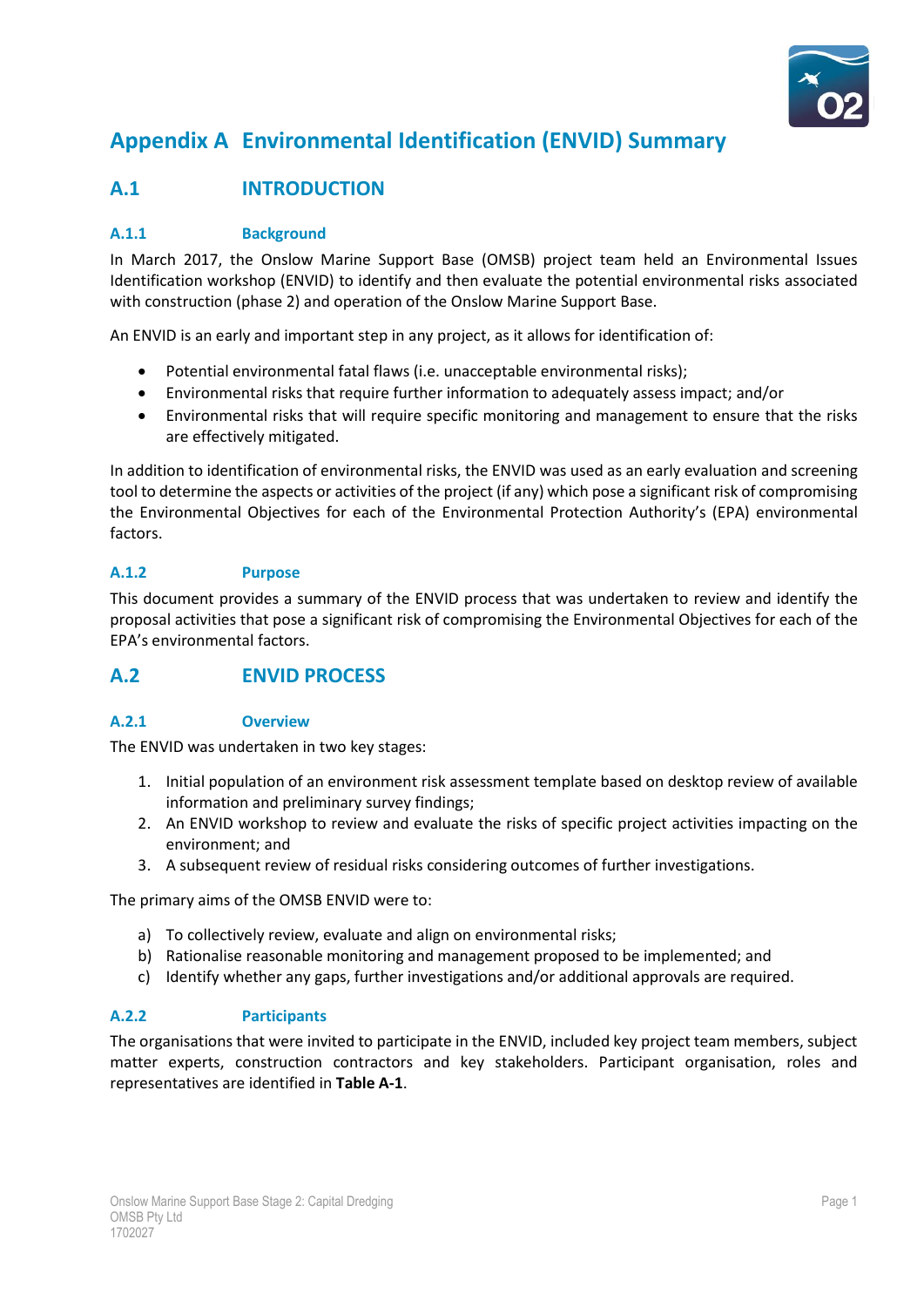

#### **Table A-1 ENVID Participants**

| Organisation                   | Role                                         | Representatives                    |
|--------------------------------|----------------------------------------------|------------------------------------|
| <b>OMSB</b>                    | Proponent                                    | <b>Andrew Natta</b>                |
| Wallbridge Gilbert Aztec (WGA) | <b>Engineering Design Consultants</b>        | Luke Campbell<br>Will Bowyer       |
| O <sub>2</sub> Marine          | <b>Environmental Consultants</b>             | <b>Travis Hurley</b><br>Chris Lane |
| <b>Hanley Consulting</b>       | Subject Matter Expert - Dredging Impacts     | <b>Russell Hanley</b>              |
| <b>Baird Australia</b>         | <b>Coastal Engineering Consultants</b>       | Jim Churchill                      |
| <b>Maritime Constructions</b>  | Dredging/Construction Contractor             | Imran Lambay                       |
| Department of Transport        | Stakeholder - Beadon Creek Maritime Facility | Lucya Roncevich                    |

### **A.2.3 Risk Assessment**

The ENVID involved a risk assessment being undertaken for specific project activities (i.e. 'Stressors') in respect to the EPA's environmental factors. The risk assessment utilised the Risk Matrix<sup>1</sup> shown in Figure A-**1**. This matrix evaluates the risk rating as a combination of the consequence of an impact, and the likelihood of that consequence occurring. The risk evaluation includes identification and description of the project specific stressors, description of the environmental setting relevant to each stressor and identification of proposed management and mitigation.

During the ENVID, each of the pre-populated stressors was evaluated and any new stressors were also identified and evaluated. The evaluation enabled stressors to be categorised in terms of their relative importance or concern and subsequently determine which of those stressors warrant referral to the EPA. The evaluation also provides a basis for the identification of environmental priorities for monitoring, management and reporting.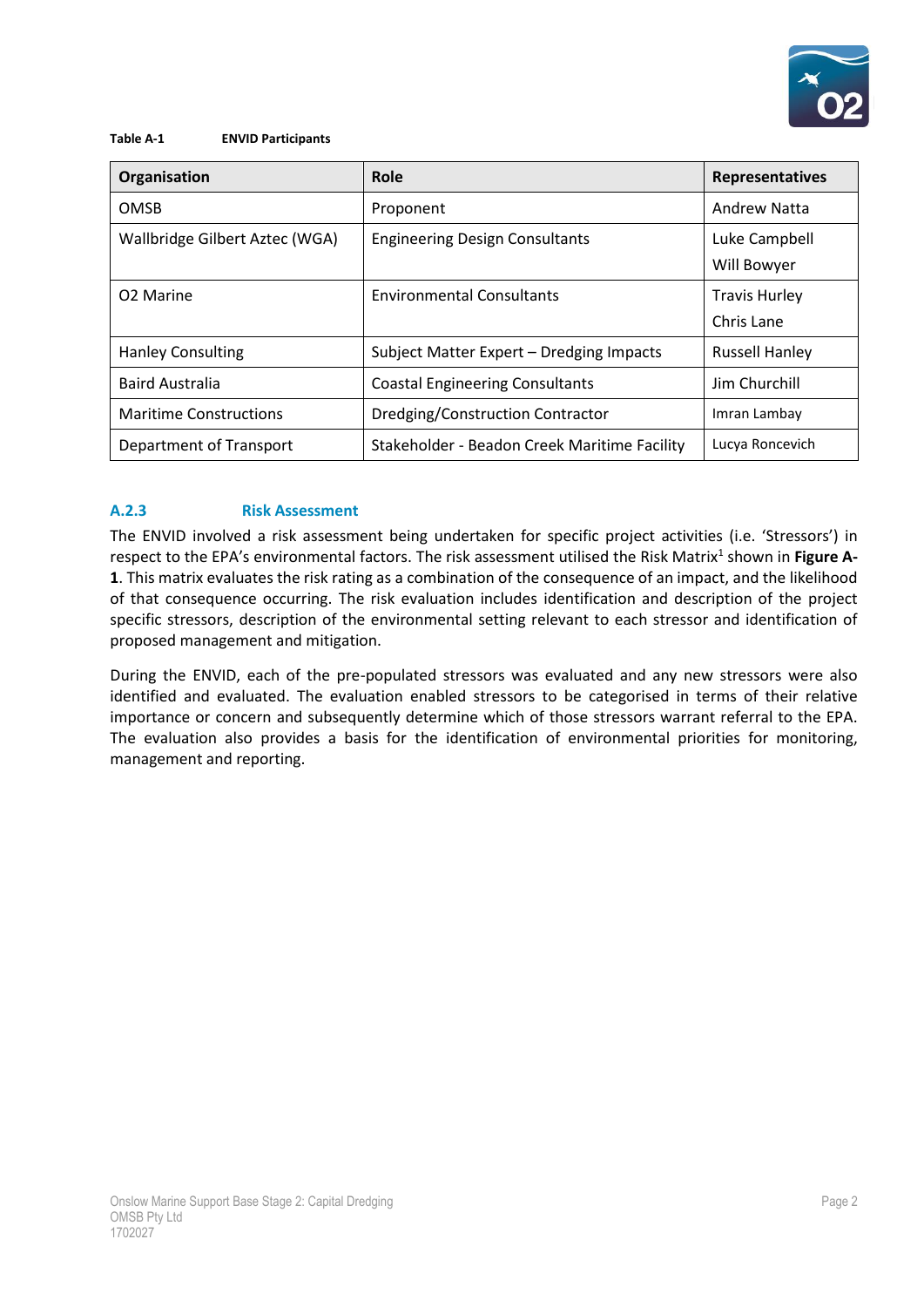

|                   |                                                                  |                                                                                                            |                                                                                                                               | <b>CONSEQUENCE</b>                                                                                                                                             |                                                                                                                                                                                            |                                                                                                                                                                                                                                                                                         |
|-------------------|------------------------------------------------------------------|------------------------------------------------------------------------------------------------------------|-------------------------------------------------------------------------------------------------------------------------------|----------------------------------------------------------------------------------------------------------------------------------------------------------------|--------------------------------------------------------------------------------------------------------------------------------------------------------------------------------------------|-----------------------------------------------------------------------------------------------------------------------------------------------------------------------------------------------------------------------------------------------------------------------------------------|
|                   |                                                                  | Insignificant                                                                                              | <b>Minor</b>                                                                                                                  | <b>Moderate</b>                                                                                                                                                | <b>Major</b>                                                                                                                                                                               | Catastrophic                                                                                                                                                                                                                                                                            |
|                   | <b>Environmental Impacts</b>                                     | Negligible impact to biota and<br>ecosystems (less than 1 year). Negligible<br>impact to cultural features | Minor impact (up to 1 year) to biota and<br>ecosystems. Minor / repairable impacts<br>to cultural features. Regulatory notice | Moderate impact (up to 2 years) to<br>biota & ecosystems. Moderate impact to<br>cultural features of low significance.<br>Regulatory notice and investigation. | Major impacts (up to 10 years) to biota,<br>ecosystems or environmental harm.<br>Extensive impacts to cultural features of<br>significance. Regulatory fine/prosecution<br>and/or warning. | Significant impacts to biota, ecosystems or<br>environmental harm - Impact Persistence >10<br>years. Impacts resulting in significant or total loss<br>of cultural features of high significance and/or<br>items of National Heritage Value. Loss of<br>licence/prosecution and/or fine |
|                   | <b>Almost Certain</b>                                            |                                                                                                            |                                                                                                                               |                                                                                                                                                                |                                                                                                                                                                                            |                                                                                                                                                                                                                                                                                         |
|                   | Has occurred frequently at the                                   |                                                                                                            |                                                                                                                               |                                                                                                                                                                |                                                                                                                                                                                            |                                                                                                                                                                                                                                                                                         |
|                   | location and in the Company.                                     | <b>MOD</b>                                                                                                 | <b>HIGH</b>                                                                                                                   | <b>HIGH</b>                                                                                                                                                    | <b>EXT</b>                                                                                                                                                                                 | <b>EXT</b>                                                                                                                                                                                                                                                                              |
|                   | Almost certain to occur during                                   |                                                                                                            |                                                                                                                               |                                                                                                                                                                |                                                                                                                                                                                            |                                                                                                                                                                                                                                                                                         |
|                   | the next year<br><b>Likely</b>                                   |                                                                                                            |                                                                                                                               |                                                                                                                                                                |                                                                                                                                                                                            |                                                                                                                                                                                                                                                                                         |
|                   | Has occurred frequently in the                                   |                                                                                                            |                                                                                                                               |                                                                                                                                                                |                                                                                                                                                                                            |                                                                                                                                                                                                                                                                                         |
|                   | Company. Likely to occur in the                                  | <b>MOD</b>                                                                                                 | <b>MOD</b>                                                                                                                    | <b>HIGH</b>                                                                                                                                                    | <b>HIGH</b>                                                                                                                                                                                | EXT.                                                                                                                                                                                                                                                                                    |
|                   | next 2 years                                                     |                                                                                                            |                                                                                                                               |                                                                                                                                                                |                                                                                                                                                                                            |                                                                                                                                                                                                                                                                                         |
| <b>LIKELIHOOD</b> | <b>Possible</b>                                                  |                                                                                                            |                                                                                                                               |                                                                                                                                                                |                                                                                                                                                                                            |                                                                                                                                                                                                                                                                                         |
|                   | Has occurred once or twice in                                    | LOW                                                                                                        | <b>MOD</b>                                                                                                                    | <b>HIGH</b>                                                                                                                                                    | <b>HIGH</b>                                                                                                                                                                                | <b>HIGH</b>                                                                                                                                                                                                                                                                             |
|                   | the Company. May occur<br>within 5 years                         |                                                                                                            |                                                                                                                               |                                                                                                                                                                |                                                                                                                                                                                            |                                                                                                                                                                                                                                                                                         |
|                   | <b>Unlikely</b>                                                  |                                                                                                            |                                                                                                                               |                                                                                                                                                                |                                                                                                                                                                                            |                                                                                                                                                                                                                                                                                         |
|                   |                                                                  |                                                                                                            |                                                                                                                               |                                                                                                                                                                |                                                                                                                                                                                            |                                                                                                                                                                                                                                                                                         |
|                   | Has occurred in Industry but                                     | LOW                                                                                                        | LOW                                                                                                                           | <b>MOD</b>                                                                                                                                                     | <b>MOD</b>                                                                                                                                                                                 | <b>HIGH</b>                                                                                                                                                                                                                                                                             |
|                   | not in the Company. May occur<br>within the next 10 to 20 years. |                                                                                                            |                                                                                                                               |                                                                                                                                                                |                                                                                                                                                                                            |                                                                                                                                                                                                                                                                                         |
|                   |                                                                  |                                                                                                            |                                                                                                                               |                                                                                                                                                                |                                                                                                                                                                                            |                                                                                                                                                                                                                                                                                         |
|                   | Rare                                                             |                                                                                                            |                                                                                                                               |                                                                                                                                                                |                                                                                                                                                                                            |                                                                                                                                                                                                                                                                                         |
|                   | Almost unheard of in the                                         | LOW                                                                                                        | LOW                                                                                                                           | <b>MOD</b>                                                                                                                                                     | <b>MOD</b>                                                                                                                                                                                 | <b>HIGH</b>                                                                                                                                                                                                                                                                             |
|                   | Industry. May occur within the<br>next 20 to 50 years            |                                                                                                            |                                                                                                                               |                                                                                                                                                                |                                                                                                                                                                                            |                                                                                                                                                                                                                                                                                         |
|                   |                                                                  |                                                                                                            |                                                                                                                               |                                                                                                                                                                |                                                                                                                                                                                            |                                                                                                                                                                                                                                                                                         |

**Figure A-1 Risk matrix<sup>1</sup> used for a risk-based approach to identification and significance assessment of project stressors which have the potential to effect environmental factors.** 

<sup>1</sup> Risk Matrix was supplied by the Pilbara Ports Authority and adapted from the Port Hedland Marine Environmental Quality Management Plan (O2 Marine 2017).

 $\ddot{\phantom{a}}$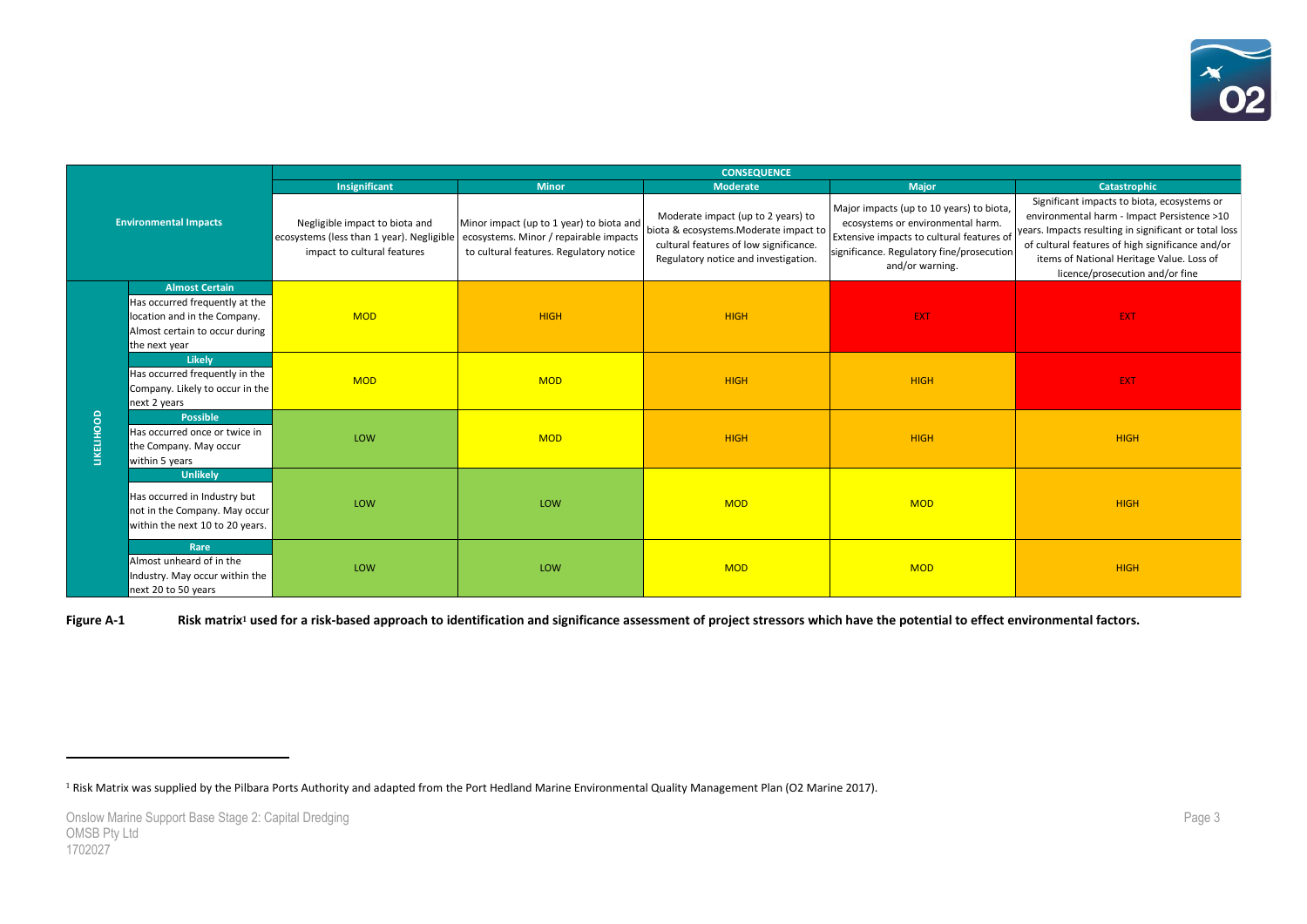

# **A.3 ENVID RISK ASSESSMENT**

The completed ENVID risk assessment is presented in **Table A-2**.

#### **Table A-2 ENVID RISK ASSESSMENT**

|                   | <b>ENVIRONMENTAL</b><br><b>FACTOR</b>         | <b>EPA OBJECTIVE</b>                                                                                                                | <b>STRESSOR</b>                                                                       | <b>DESCRIPTION</b>                                                                                                                                                                                               | <b>ENVIRONMENTAL SETTING</b>                                                                                                                                                                                                                                                                                                                                                                                                                                                                                                                                                                                                                         |                   | <b>INITIAL RISK RATING</b> |                              |                                                                                                                                                              | PREVENTATIVE/MITIGATIVE CONTROLS                                                                                                                                                                                  | <b>RESIDUAL</b><br><b>RISK RATING</b> | <b>SIGNIFICANCE</b>                                                                                                                                                          |
|-------------------|-----------------------------------------------|-------------------------------------------------------------------------------------------------------------------------------------|---------------------------------------------------------------------------------------|------------------------------------------------------------------------------------------------------------------------------------------------------------------------------------------------------------------|------------------------------------------------------------------------------------------------------------------------------------------------------------------------------------------------------------------------------------------------------------------------------------------------------------------------------------------------------------------------------------------------------------------------------------------------------------------------------------------------------------------------------------------------------------------------------------------------------------------------------------------------------|-------------------|----------------------------|------------------------------|--------------------------------------------------------------------------------------------------------------------------------------------------------------|-------------------------------------------------------------------------------------------------------------------------------------------------------------------------------------------------------------------|---------------------------------------|------------------------------------------------------------------------------------------------------------------------------------------------------------------------------|
| <b>ITEM</b>       | <b>EPA</b><br>Environmental<br><b>Factors</b> | <b>EPA Environmental</b><br><b>Objectives</b>                                                                                       | <b>Identify Project</b><br>stressors affecting<br><b>Environmental Factors</b>        | <b>Description of</b><br>stressor                                                                                                                                                                                | <b>Existing Environment Description</b>                                                                                                                                                                                                                                                                                                                                                                                                                                                                                                                                                                                                              | Likelihood        | <b>Consequence</b>         | <b>Risk</b><br><b>Rating</b> | <b>Management</b>                                                                                                                                            | <b>Monitoring</b>                                                                                                                                                                                                 | <b>Risk Rating</b>                    | <b>Approvals</b>                                                                                                                                                             |
| <b>THEME: SEA</b> |                                               |                                                                                                                                     |                                                                                       |                                                                                                                                                                                                                  |                                                                                                                                                                                                                                                                                                                                                                                                                                                                                                                                                                                                                                                      |                   |                            |                              |                                                                                                                                                              |                                                                                                                                                                                                                   |                                       |                                                                                                                                                                              |
| 1.1               | Benthic<br>Communities and<br>Habitat         | To protect benthic<br>communities and<br>habitats so that<br>biological diversity<br>and ecological<br>integrity are<br>maintained. | Direct removal of<br>subtidal BPPH from<br>Channel Dredging (17<br>ha)                | Removal of BPPH<br>located in the<br>proposed channel<br>route                                                                                                                                                   | Dive survey of Beadon Creek in 2003 determined<br>the creek and surroundings were entirely sand<br>habitat - no seagrass or macroalgae observed.<br>Intertidal reef<br>Offshore from Onslow the benthic habitat is<br>predominantly bare sand with sparse Halophila<br>spp. (<5%) or benthic primary producer habitat<br>(BPPH) (Chevron 2013)<br>Field Survey found low cover (1%) of mixed<br>communities of predominantly filter feeders (i.e.<br>sea pens, hydrozoans) with TA, MA, S, HC, SC and<br>other benthic invertebrates. There were patches<br>of limestone pavement where cover increased<br>although no significant reefs identified. | Almost<br>Certain | Insignificant              | <b>Moderate</b>              | <b>BPPH Cumulative Loss</b><br>Assessment for EPA<br>approvals<br><b>Bund construction</b><br>engineered wall &<br>competent contractor                      | Hydrographic surveys of<br>dredged areas to<br>ensure channel is<br>within proposed<br>boundaries<br>Real-time monitoring of<br>dredge position (lowers<br>risk)                                                  | <b>Moderate</b>                       | Meets EPA Objective<br>(with Management)                                                                                                                                     |
| 1.2               |                                               |                                                                                                                                     | Indirect impact on<br>subtidal BPPH from<br>turbidity and<br>sedimentation            | Turbidity and<br>sedimentation caused<br>from resuspension of<br>dredged material<br>during dredging and<br>loading can restrict<br>photosynthetic<br>activity and end in<br>mortality for BPPH                  | Survey indicated slightly higher patchy cover of<br>similar communities on limestone pavement<br>approximately 1-1.5km to the East of the channel<br>Mangrove/algal] habitat dewatering impacts                                                                                                                                                                                                                                                                                                                                                                                                                                                      | Likely            | Insignificant              | <b>Moderate</b>              | Moderate size CSD<br><b>Dredge Management</b><br>Plan                                                                                                        | Plume sketches<br>Site photographs<br>Remote imagery<br>Aerial photography<br>Consider requirement<br>for telemetered water<br>quality monitoring<br>Comparison with CVX<br>dredge sizes/volumes<br>for benchmark | <b>Moderate</b>                       | Meets EPA Objective<br>(with Management)                                                                                                                                     |
| 1.3               |                                               |                                                                                                                                     | Indirect impact on<br>intertidal BPPH from<br>dewatering                              | Changes to intertidal<br>habitats from<br>dewatering activities,<br>in particular the<br>salinity or smothering<br>during settlement<br>pond wall failure, may<br>cause indirect impacts<br>on benthic habitats. | The proposed disposal location drains into<br>supratidal samphire saltmarsh and upper<br>intertidal algal mat and mangrove habitat.                                                                                                                                                                                                                                                                                                                                                                                                                                                                                                                  | Likely            | Insignificant              | <b>Moderate</b>              | Control discharge<br>Pipeline and positioning<br>of discharge areas<br>Dredge Management<br>Plan                                                             | Monitor discharge<br>water quality<br>Environmental survey<br>for pipeline route to<br>discharge back into<br><b>Beadon Creek</b>                                                                                 | <b>Moderate</b>                       | Meets EPA Objective<br>(with Management) -<br><b>Considered less</b><br>important as conditions<br>likely to recover to<br>normal following<br>activities                    |
| 1.4               |                                               |                                                                                                                                     | Changes to<br>hydrodynamics causes<br>indirect modification of<br>intertidal habitats | Intertidal habitats<br>modified due to<br>change in frequency<br>and duration of tidal<br>inundation, increased<br>hard surfaces, land<br>cover,<br>decreased/increased<br>water velocity                        | Depth of the channel will be modified,<br>particularly around the turning circle. Mangroves<br>predominantly occur in the upper creek.<br>Sediment sampling indicates the dredge material<br>provides a stable bank relatively resistant to<br>erosion. Intertidal reef system on the opposite<br>side of the bank adds stability.                                                                                                                                                                                                                                                                                                                   | Unlikely          | Major                      | <b>Moderate</b>              | Modelling changes to<br>the hydrodynamics in<br>Beadon Creek.<br>Beadon Creek berth-<br>pocket/turning circle<br>slope design provides<br>buffer for erosion | Aerial/site photography                                                                                                                                                                                           | <b>Moderate</b>                       | Meets EPA Objective<br>(with Management) -<br>Erosion of the Eastern<br>bank of Beadon Creek<br>raised as potential<br>concern by the EPA<br>during pre-referral<br>meeting. |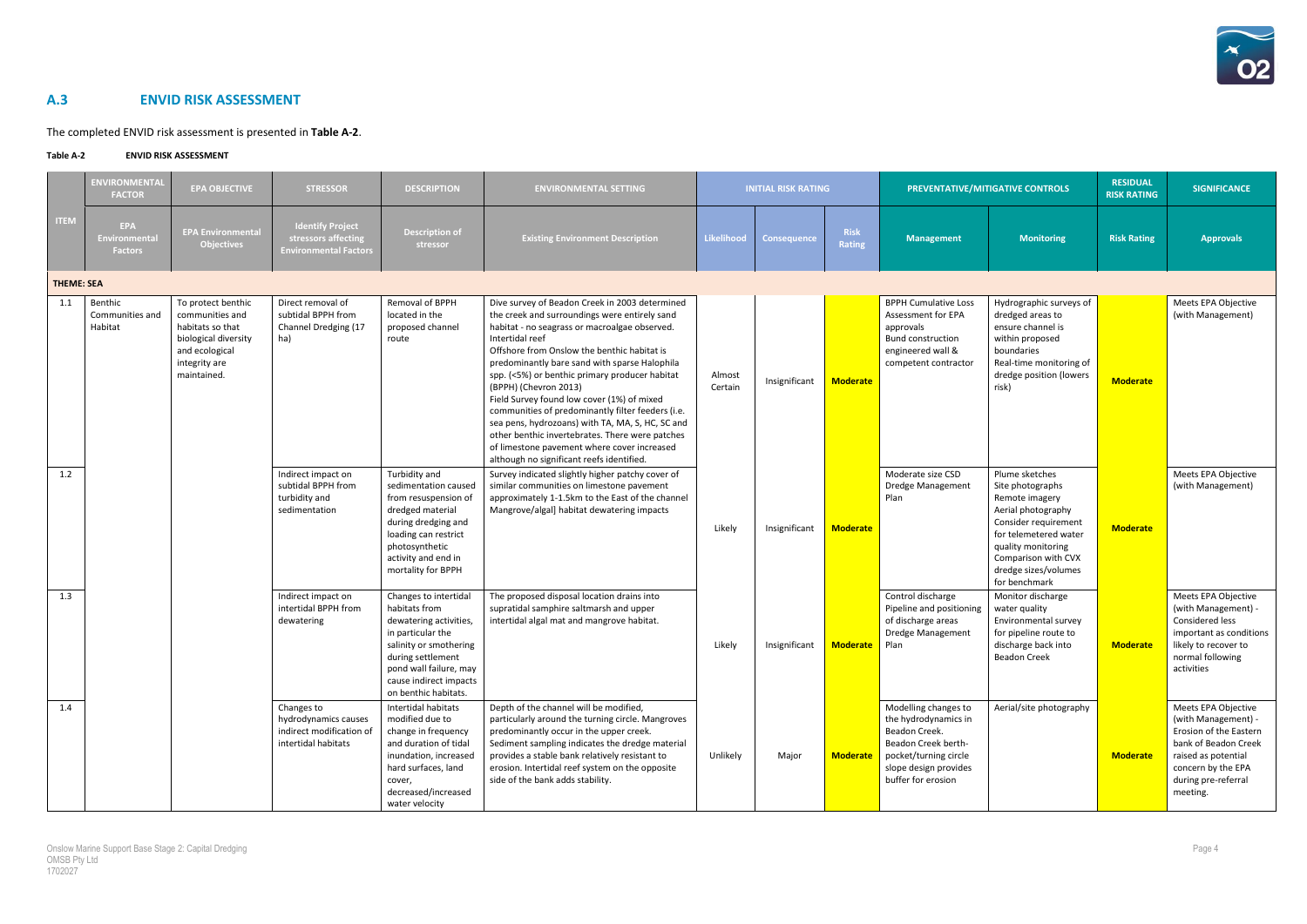

|             | <b>ENVIRONMENTAL</b><br><b>FACTOR</b>         | <b>EPA OBJECTIVE</b>                                                                                                                               | <b>STRESSOR</b>                                                                               | <b>DESCRIPTION</b>                                                                                                                                                                                                                                        | <b>ENVIRONMENTAL SETTING</b>                                                                                                                                                                                                                                                                                                                                                                                                                                                                                                                                                                                                                                         |                   | <b>INITIAL RISK RATING</b> |                       |                                                                                                                                                                                        | PREVENTATIVE/MITIGATIVE CONTROLS                                                                                                                                                                                                 | <b>RESIDUAL</b><br><b>RISK RATING</b> | <b>SIGNIFICANCE</b>                                                                                                                                                   |
|-------------|-----------------------------------------------|----------------------------------------------------------------------------------------------------------------------------------------------------|-----------------------------------------------------------------------------------------------|-----------------------------------------------------------------------------------------------------------------------------------------------------------------------------------------------------------------------------------------------------------|----------------------------------------------------------------------------------------------------------------------------------------------------------------------------------------------------------------------------------------------------------------------------------------------------------------------------------------------------------------------------------------------------------------------------------------------------------------------------------------------------------------------------------------------------------------------------------------------------------------------------------------------------------------------|-------------------|----------------------------|-----------------------|----------------------------------------------------------------------------------------------------------------------------------------------------------------------------------------|----------------------------------------------------------------------------------------------------------------------------------------------------------------------------------------------------------------------------------|---------------------------------------|-----------------------------------------------------------------------------------------------------------------------------------------------------------------------|
| <b>ITEM</b> | <b>EPA</b><br>Environmental<br><b>Factors</b> | <b>EPA Environmental</b><br><b>Objectives</b>                                                                                                      | <b>Identify Project</b><br>stressors affecting<br><b>Environmental Factors</b>                | <b>Description of</b><br>stressor                                                                                                                                                                                                                         | <b>Existing Environment Description</b>                                                                                                                                                                                                                                                                                                                                                                                                                                                                                                                                                                                                                              | <b>Likelihood</b> | <b>Consequence</b>         | <b>Risk</b><br>Rating | <b>Management</b>                                                                                                                                                                      | <b>Monitoring</b>                                                                                                                                                                                                                | <b>Risk Rating</b>                    | <b>Approvals</b>                                                                                                                                                      |
| 2.1         | <b>Coastal Processes</b>                      | To maintain the<br>geophysical processes<br>that shape coastal<br>morphology so that<br>the environmental<br>values of the coast<br>are protected. | Changes to coastal and<br>creek bank morphology<br>as a result of deeper<br>channel proposed. | Change to coastal<br>processes, erosion of<br>the Eastern bank in<br><b>Beadon Creek</b>                                                                                                                                                                  | Evidence of accretion on the Western side of the<br>training wall and existing coastal process studies<br>indicate coastal sediment transport generally to<br>east partly reversing in winter months (DoT<br>2016). Complex geomorphology at the channel<br>entrance which is in a 'quasi-equilibrium state'<br>whereby sediment can pass across the channel<br>entrance to the sandbar on the eastern side.<br>Modelling undertaken for Chevron MOF indicated<br>erosion of the beaches to the north of the MOF.                                                                                                                                                    | Unlikely          | Moderate                   | <b>Moderate</b>       | Modelling of<br>hydrodynamic and<br>morphological changes<br>around Beadon Creek<br>entrance resulting from<br>the deeper channel and<br>modifications to the<br>tidal prism upstream. | Hydrographic Survey<br>and Aerial Surveys<br>Vegetation surveys<br>from aerial photos                                                                                                                                            | <b>Moderate</b>                       | Meets EPA Objective -<br>Raised as potential<br>concern by the EPA<br>during pre-referral<br>meeting.                                                                 |
| 2.2         |                                               |                                                                                                                                                    | Sedimentation of the<br>channel                                                               | Investigate<br>maintenance dredging<br>and how this may be<br>handled under a<br>multi-user facility                                                                                                                                                      | Survey and surface sediment data indicates (net)<br>sedimentation may occur at particular sections of<br>the existing channel.                                                                                                                                                                                                                                                                                                                                                                                                                                                                                                                                       | Almost<br>Certain | Insignificant              | <b>Moderate</b>       | Design (create<br>sediment basin)<br>OMSB to take<br>responsibility for<br>maintenance dredging<br>requirements                                                                        | Modelling<br>Hydrographic surveys                                                                                                                                                                                                | <b>Moderate</b>                       | Meets EPA Objective -<br>Raised as potential<br>concern by the EPA<br>during pre-referral<br>meeting.                                                                 |
| 3.1         | Marine<br>Environmental<br>Quality            | To maintain the<br>quality of water,<br>sediment and biota so<br>that environmental<br>values are protected.                                       | Dredging and disposal<br>of contaminated<br>sediments                                         | Disturbance and<br>dewatering of<br>contaminated<br>sediments can release<br>toxins into the water<br>column.                                                                                                                                             | Dredged material is composed of clean sediments<br>and only a small amount of material at the<br>southern end of the berth pocket previously been<br>identified as 'potentially contaminated' with<br>elevated concentrations of tributyltin was<br>removed to assist DoT with remediation of this<br>site. Elevated Arsenic levels recorded in the outer<br>channel is consisted with elevated background<br>concentrations found in previous monitoring<br>programs. One elevation of Nickel above ISQG-<br>Low recorded in deeper sediments in turning<br>circle due to increased fine sediments, a<br>relationship previously identified in previous<br>studies. | Rare              | Major                      | <b>Moderate</b>       | N/A                                                                                                                                                                                    | Sediment sampling<br>program (completed)                                                                                                                                                                                         | <b>Moderate</b>                       | Meets EPA Objective<br>(with Management) -<br>Clean sediments to be<br>dredged so unlikely to<br>raise contamination<br>concerns                                      |
| 3.2         |                                               |                                                                                                                                                    | Changes to the physico-<br>chemical properties of<br>the water column                         | Sediments<br>resuspended during<br>the dredging and<br>physico-chemical<br>parameters modified<br>after dewatering.<br>Physico-chemical<br>parameters in the<br>water column may be<br>outside the moderate<br>or high ecological<br>protection criteria. | Water quality monitoring undertaken during the<br>existing and previous dredging programs may be<br>used to derive suitable environmental quality<br>criteria for water quality parameters. Waters<br>within the creek and adjacent coastal area is<br>typically turbid, with strong current at the<br>entrance often resulting in clearer water than<br>surrounding coastal waters.                                                                                                                                                                                                                                                                                 | Likely            | Minor                      | <b>Moderate</b>       | Control discharge<br><b>Dredge Management</b><br>Plan                                                                                                                                  | DoT Maintenance<br>Dredge EQMF specifies:<br>plume sketches<br>site photographs<br>remote imagery<br>aerial photography<br>Consider additional<br>monitoring for BPPH<br>outer channel and<br>receiving water<br>monitoring site | <b>Moderate</b>                       | Meets EPA Objective<br>(with Management) -<br>Clean sediments to be<br>dredged so unlikely to<br>raise contamination<br>concerns                                      |
| 3.3         |                                               |                                                                                                                                                    | Changes to the physico-<br>chemical properties of<br>the intertidal zone                      | Intertidal sediment<br>properties altered<br>during dewatering                                                                                                                                                                                            | Hypersaline areas occur in the upper-intertidal<br>supra-tidal areas. These saline habitats support<br>mangroves, algal mats and samphire<br>communities. Changes to the salinity of these<br>environments due to released water being less<br>saline than the receiving environment.                                                                                                                                                                                                                                                                                                                                                                                | Almost<br>Certain | Insignificant              | Moderate              | Control discharge<br><b>Dredge Management</b><br>Plan                                                                                                                                  | site photographs and<br>maps showing any<br>extent of change of<br>hypersaline habitats<br>and recovery after a<br>few years<br>Dewatering water<br>quality monitoring                                                           | <b>Moderate</b>                       | Meets EPA Objective<br>(with Management) -<br>Less important as<br>conditions likely to<br>return to hypersaline<br>conditions after<br>completion of the<br>project. |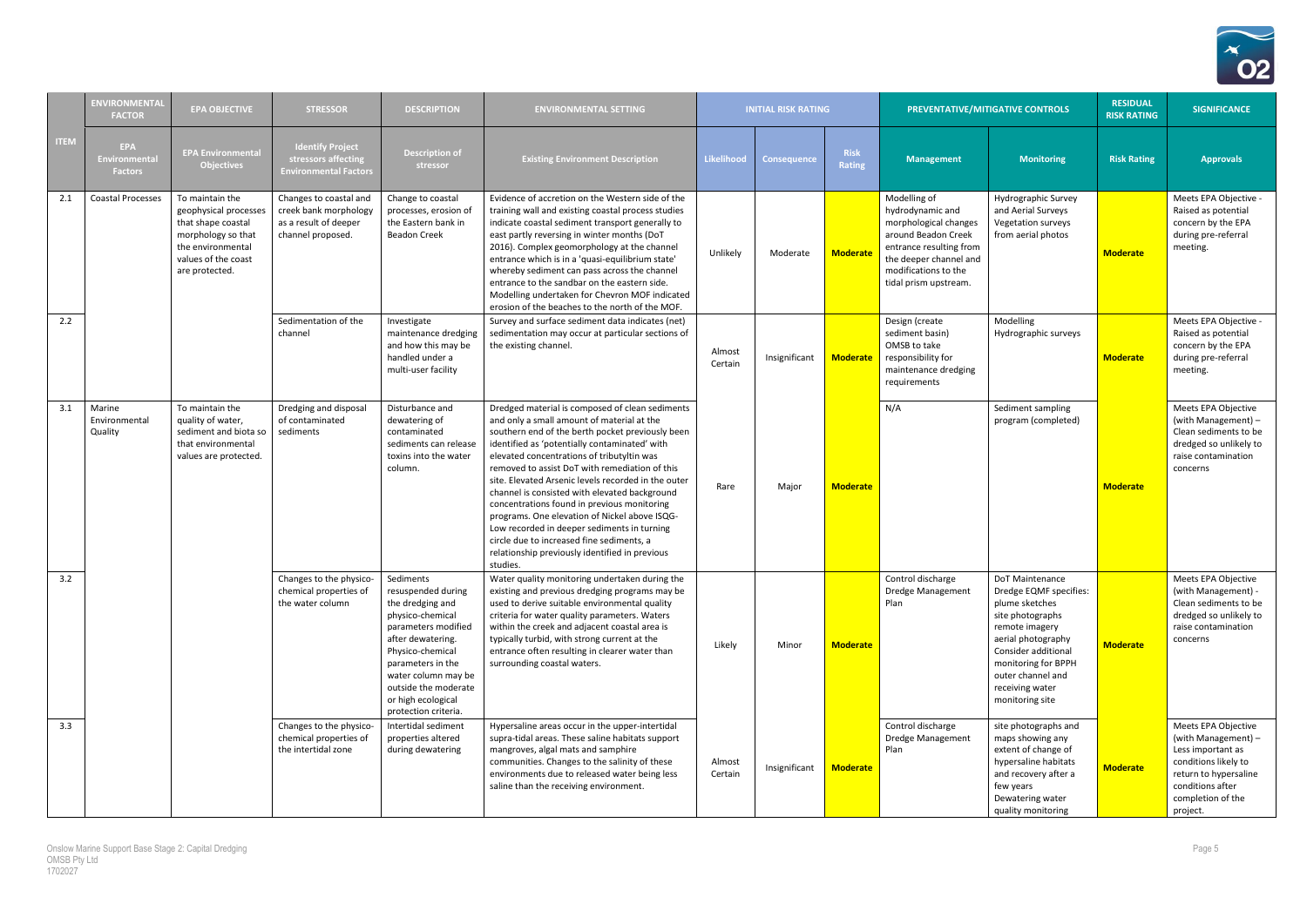

|             | <b>ENVIRONMENTAL</b><br><b>FACTOR</b>         | <b>EPA OBJECTIVE</b>                                                                                         | <b>STRESSOR</b>                                                                | <b>DESCRIPTION</b>                                                                                                                                                                                                                                                                                                                                                                       | <b>ENVIRONMENTAL SETTING</b>                                                                                                                                                                                                                                                                                                                                                                                                                                                                                                                                                                                            |                   | <b>INITIAL RISK RATING</b> |                              |                                                                                                                                                                                                                                               | PREVENTATIVE/MITIGATIVE CONTROLS                                                                                                                      | <b>RESIDUAL</b><br><b>RISK RATING</b> | <b>SIGNIFICANCE</b>                                                                                                                                                    |
|-------------|-----------------------------------------------|--------------------------------------------------------------------------------------------------------------|--------------------------------------------------------------------------------|------------------------------------------------------------------------------------------------------------------------------------------------------------------------------------------------------------------------------------------------------------------------------------------------------------------------------------------------------------------------------------------|-------------------------------------------------------------------------------------------------------------------------------------------------------------------------------------------------------------------------------------------------------------------------------------------------------------------------------------------------------------------------------------------------------------------------------------------------------------------------------------------------------------------------------------------------------------------------------------------------------------------------|-------------------|----------------------------|------------------------------|-----------------------------------------------------------------------------------------------------------------------------------------------------------------------------------------------------------------------------------------------|-------------------------------------------------------------------------------------------------------------------------------------------------------|---------------------------------------|------------------------------------------------------------------------------------------------------------------------------------------------------------------------|
| <b>ITEM</b> | <b>EPA</b><br>Environmental<br><b>Factors</b> | <b>EPA Environmental</b><br><b>Objectives</b>                                                                | <b>Identify Project</b><br>stressors affecting<br><b>Environmental Factors</b> | <b>Description of</b><br>stressor                                                                                                                                                                                                                                                                                                                                                        | <b>Existing Environment Description</b>                                                                                                                                                                                                                                                                                                                                                                                                                                                                                                                                                                                 | <b>Likelihood</b> | <b>Consequence</b>         | <b>Risk</b><br><b>Rating</b> | <b>Management</b>                                                                                                                                                                                                                             | <b>Monitoring</b>                                                                                                                                     | <b>Risk Rating</b>                    | <b>Approvals</b>                                                                                                                                                       |
| 3.4         |                                               |                                                                                                              | Acid sulfate soils                                                             | ASS are naturally<br>occurring sediments<br>that contain iron<br>sulphide minerals<br>(commonly pyrite<br>FeS <sub>2</sub> ). The disturbance<br>of ASS during<br>dredging and its<br>oxygenation during<br>dewatering can lead<br>to sulphide oxidation<br>which releases acid<br>and metals and has<br>the potential to cause<br>significant<br>environmental and<br>economic impacts. | ASS are typically encountered in low-lying, water<br>logged, high organic areas which provide key<br>elements for the formation of sulfuric acid<br>(oxygen, bacteria).<br>Consistent with the results from previous testing<br>of ASS within Beadon Creek and at nearby coastal<br>locations for other dredging programs, field<br>testing indicate PASS occur within the dredge<br>footprint, indicating an ASS management plan is<br>required. However, testing indicates treatment of<br>PASS is not required as the acidity would be<br>effectively buffered by the natural alkaline<br>component of the sediment. | Unlikely          | Moderate                   | <b>Moderate</b>              | ASS Management Plan                                                                                                                                                                                                                           | pH monitoring of<br>disposal settlement<br>pond to monitor<br>requirement for<br>treatment<br>Testing of soils before<br>use.                         | <b>Moderate</b>                       | Meets EPA Objective<br>(with Management)                                                                                                                               |
| 3.5         |                                               |                                                                                                              | <b>Hydrocarbon Spillage</b>                                                    | With the use of<br>various hydrocarbons<br>on site, including fuel,<br>oil and lubricants for<br>the dredge and<br>support vessel, there<br>will be a risk of<br>hydrocarbon spillage<br>to the marine<br>environment<br>Consider ongoing<br>management of<br>refuelling vessels and<br>whether this should<br>be included                                                               | Testing of sediment samples did not detect any<br>hydrocarbons above the LoR.<br>In 2010/2011 MScience recorded some<br>background concentrations measured as Oil &<br>Grease sampled around the proposed outfall<br>location off the coast of Ashburton North.<br>However, it would be expected background<br>hydrocarbon concentrations are minimal in the<br>Project area.                                                                                                                                                                                                                                           | Unlikely          | Minor                      | Low                          | <b>Vessel Management</b><br>Plan<br>Fuel Storage and<br><b>Handling Procedures</b><br>and Emergency Plan                                                                                                                                      | Reporting of<br>hydrocarbon spills                                                                                                                    | Low                                   | Meets EPA Objective<br>DoT may require Oil<br>Spill Contingency Plan                                                                                                   |
| 4.1         | Marine Fauna                                  | To protect marine<br>fauna so that<br>biological diversity<br>and ecological<br>integrity are<br>maintained. | Entrainment of<br>protected fauna during<br>dredging                           | Removal or loss of<br>individual organisms<br>of a specific<br>species (i.e. sawfish,<br>turtles), not a<br>population                                                                                                                                                                                                                                                                   | Turtle nesting of Flatback, Green and Hawksbill<br>turtles occurs on islands and at Ashburton Delta<br>beach. No known nesting occurs on beaches<br>either side of Beadon Creek although turtles may<br>be found foraging in the project area.<br>Sawfish occur in Beadon Creek. Low likelihood of<br>dredging sawfish inside the creek as historical<br>dredging has not recorded any issues. Potentially<br>avoid dredging during susceptible periods (i.e.<br>calving)                                                                                                                                               | Possible          | Minor                      | <b>Moderate</b>              | Possible inclusions for<br>DMP:<br>Exclusions zones<br>Dredge move slowly<br>through area before<br>commencing for noise<br>and vibration hazing<br>when dredging new<br>areas<br>Overflow screens for<br>turtle assessment of<br>entrainment | MFO or MFO recording<br>Reporting of injured or<br>dead marine fauna<br><b>EPBC Matters Search</b><br>Contact DEC for listed<br>and threatened report | <b>Moderate</b>                       | Meets EPA Objective<br>(with Management)<br>Minimising impacts on<br>conservation significant<br>marine fauna will avoid<br>referral of the project<br>to Commonwealth |
| 4.2         |                                               |                                                                                                              | Acoustic impacts from<br>dredging activities                                   | Disturbance and<br>general avoidance of<br>the dredge area.<br>Relevant to whales,<br>dolphins, dugongs,<br>marine turtles and<br>sawfish                                                                                                                                                                                                                                                | Baseline acoustic data recorded by Curtin<br>University at Ashburton North and offshore, also<br>piling noise recorded.                                                                                                                                                                                                                                                                                                                                                                                                                                                                                                 | Possible          | Insignificant              | Low                          | <b>Exclusions zones</b><br>(Wildlife Conservation<br>Notice 1998)<br>Vessel Maintenance                                                                                                                                                       | MFO or MFO recording<br>Reporting of injured or<br>dead marine fauna<br><b>EPBC Matters Search</b><br>Contact DEC for listed<br>and threatened report | Low                                   | Meets EPA Objective<br>(with Management)<br>Minimising impacts on<br>conservation significant<br>marine fauna will avoid<br>referral of the project<br>to Commonwealth |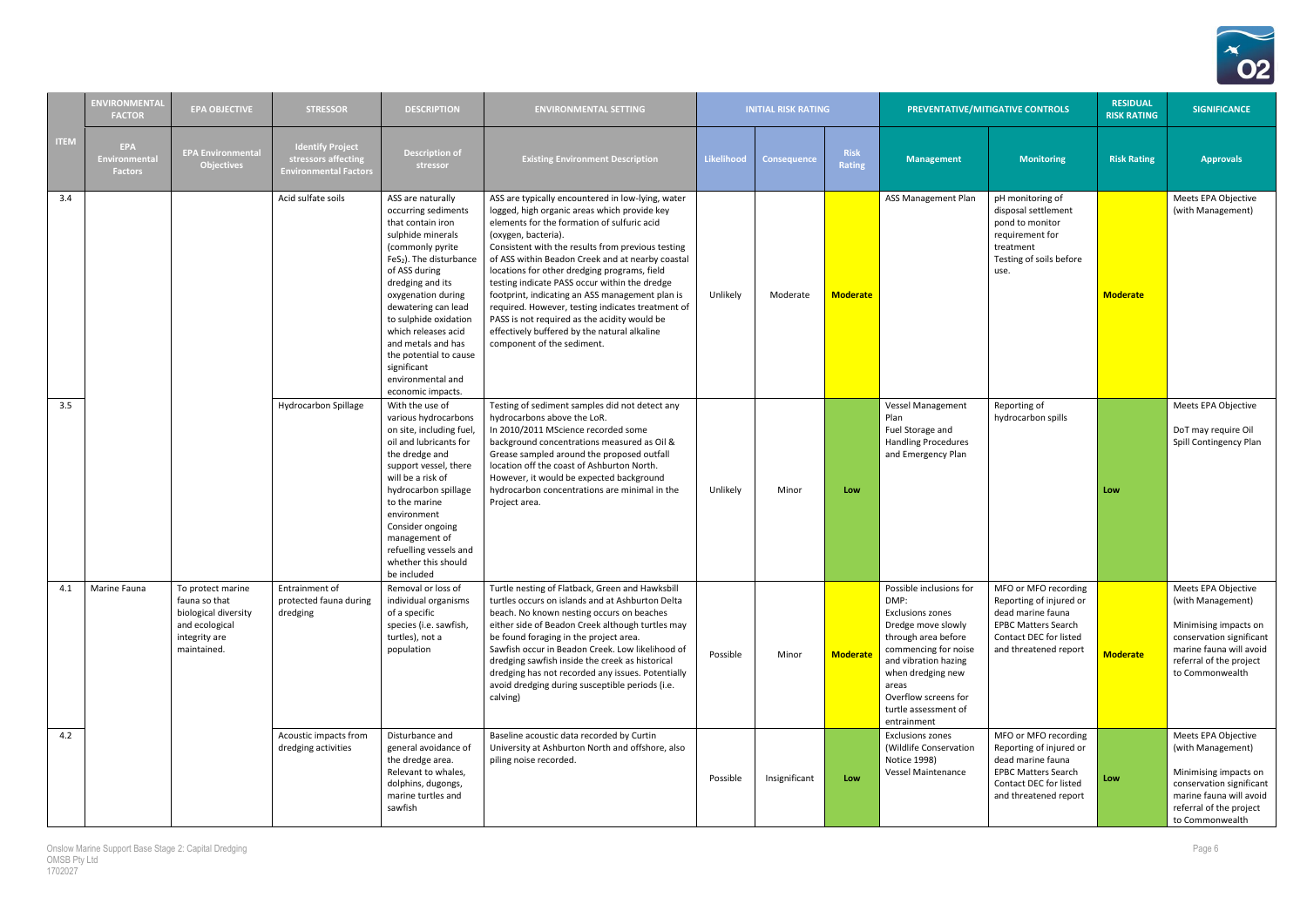

|             | <b>ENVIRONMENTA</b><br><b>FACTOR</b>                 | <b>EPA OBJECTIVE</b>                          | <b>STRESSOR</b>                                                                | <b>DESCRIPTION</b>                                                                                                                                                                                     | <b>ENVIRONMENTAL SETTING</b>                                                                                                                                                                                                                                      |            | <b>INITIAL RISK RATING</b> |                       |                                                                                                                                                                                                                                                                                                                                                                                         | PREVENTATIVE/MITIGATIVE CONTROLS                                                                                                                                                                                    | <b>RESIDUAL</b><br><b>RISK RATING</b> | <b>SIGNIFICANCE</b>                                                                                                                               |
|-------------|------------------------------------------------------|-----------------------------------------------|--------------------------------------------------------------------------------|--------------------------------------------------------------------------------------------------------------------------------------------------------------------------------------------------------|-------------------------------------------------------------------------------------------------------------------------------------------------------------------------------------------------------------------------------------------------------------------|------------|----------------------------|-----------------------|-----------------------------------------------------------------------------------------------------------------------------------------------------------------------------------------------------------------------------------------------------------------------------------------------------------------------------------------------------------------------------------------|---------------------------------------------------------------------------------------------------------------------------------------------------------------------------------------------------------------------|---------------------------------------|---------------------------------------------------------------------------------------------------------------------------------------------------|
| <b>ITEM</b> | <b>EPA</b><br><b>Environmental</b><br><b>Factors</b> | <b>EPA Environmental</b><br><b>Objectives</b> | <b>Identify Project</b><br>stressors affecting<br><b>Environmental Factors</b> | <b>Description of</b><br>stressor                                                                                                                                                                      | <b>Existing Environment Description</b>                                                                                                                                                                                                                           | Likelihood | <b>Consequence</b>         | <b>Risk</b><br>Rating | <b>Management</b>                                                                                                                                                                                                                                                                                                                                                                       | <b>Monitoring</b>                                                                                                                                                                                                   | <b>Risk Rating</b>                    | <b>Approvals</b>                                                                                                                                  |
| 4.3         |                                                      |                                               | Acoustic impacts from<br>piling activities                                     | Repetitive impulsive<br>nature of pile driving<br>can cause physical<br>damage to marine<br>fauna and some fish.<br>Relevant to whales,<br>dolphins, dugongs,<br>marine turtles and<br>sawfish         | Baseline acoustic data recorded by Curtin<br>University at Ashburton North and offshore, also<br>piling noise recorded.                                                                                                                                           | Rare       | Insignificant              | Low                   | Observation zones and<br>Exclusions zones<br>Shutdown and restart<br>procedures<br>Vessel Maintenance<br>Anchored navigation<br>markers inside Beadon<br>Creek<br>Soft start procedures<br>No night operations<br>during low visual<br>visibility                                                                                                                                       | MFO or MFO recording<br>Reporting of injured or<br>dead marine fauna<br>Underwater noise<br>monitoring during piling<br>activities<br><b>EPBC Matters Search</b><br>Contact DEC for listed<br>and threatened report | Low                                   | Meets EPA Objective<br>Minimising impacts on<br>conservation significant<br>marine fauna will avoid<br>referral of the project<br>to Commonwealth |
| 4.4         |                                                      |                                               | Vessel strikes on<br>marine fauna                                              | Vessel strikes can<br>result in fatality or<br>permanent injury.<br>Relevant to whales,<br>dolphins, dugongs and<br>marine turtles                                                                     | Wheatstone Project has been using speed limits<br>for the Project area except for crew transfer<br>vessels which were exempt from the speed limits.                                                                                                               | Unlikely   | Insignificant              | Low                   | Speed limits for project<br>activities (unless<br>engaged in emergency<br>response)<br><b>Exclusion zones</b><br>Harbour user<br>agreement with DoT                                                                                                                                                                                                                                     | MFO or MFO recording<br>Reporting of injured or<br>dead marine fauna<br><b>EPBC Matters Search</b><br>Contact DEC for listed<br>and threatened report                                                               | Low                                   | Meets EPA Objective<br>Minimising impacts on<br>conservation significant<br>marine fauna will avoid<br>referral of the project<br>to Commonwealth |
| 4.5         |                                                      |                                               | Habitat modification<br>from dredging activities                               | Changes in<br>bathymetry and<br>hydrodynamics of<br><b>Beadon Creek</b><br>relevant to sawfish.<br>Loss of seagrass<br>foraging habitat for<br>dugong                                                  | Sawfish occur in Beadon Creek. Need to assess<br>with information from Dave Morgan<br>Seagrass foraging areas for dugongs to be<br>discussed with Wheatstone as to whether the<br>Project area represents important foraging<br>habitat                           | Unlikely   | Insignificant              | Low                   | Dredge Management<br>Plan                                                                                                                                                                                                                                                                                                                                                               | Modelling<br><b>EPBC Matters Search</b><br>Contact DEC for listed<br>and threatened report                                                                                                                          | Low                                   | Meets EPA Objective<br>Minimising impacts on<br>conservation significant<br>marine fauna will avoid<br>referral of the project<br>to Commonwealth |
| 4.6         |                                                      |                                               | Entanglement or<br>ingestion of solid waste<br>(marine debris)                 | Marine turtles are<br>susceptible to injury<br>or death from<br>entanglement or<br>ingestion of marine<br>debris                                                                                       | Currently very low level of marine debris in<br>remote coastal waters.                                                                                                                                                                                            | Unlikely   | Minor                      | Low                   | Vessel waste<br>management plan<br>Dredge management<br>plan                                                                                                                                                                                                                                                                                                                            | <b>EPBC Matters Search</b><br>Contact DEC for listed<br>and threatened report                                                                                                                                       | Low                                   | Meets EPA Objective<br>Minimising impacts on<br>conservation significant<br>marine fauna will avoid<br>referral of the project<br>to Commonwealth |
| 4.7         |                                                      |                                               | <b>Artificial Vessel Lighting</b>                                              | Attraction of marine<br>turtle hatchlings,<br>Interference with<br>turtle nesting<br>behaviour and<br>attraction of seabirds<br>creating potential for<br>increased predation<br>of turtle hatchlings. | Turtles not known to nest on adjacent beaches<br>and nesting islands are located at a sufficient<br>distance from the Project site.<br>Not many artificial light sources with the<br>exception of Onslow town, ANSIA processing<br>plants and offshore platforms. | Unlikely   | Insignificant              | Low                   | Visiting vessels will<br>follow international<br>lighting standards & will<br>be present only for the<br>duration of required<br>loading.<br>Project vessel light spill<br>will be reduced at night<br>where reasonably<br>practicable<br>Lights only used when<br>required<br>Project vessels not to<br>be moored within<br>1.5km of nesting beach<br>buffer zones<br>MARPOL agreement | <b>EPBC Matters Search</b><br>Contact DEC for listed<br>and threatened report                                                                                                                                       | Low                                   | Meets EPA Objective<br>Minimising impacts on<br>conservation significant<br>marine fauna will avoid<br>referral of the project<br>to Commonwealth |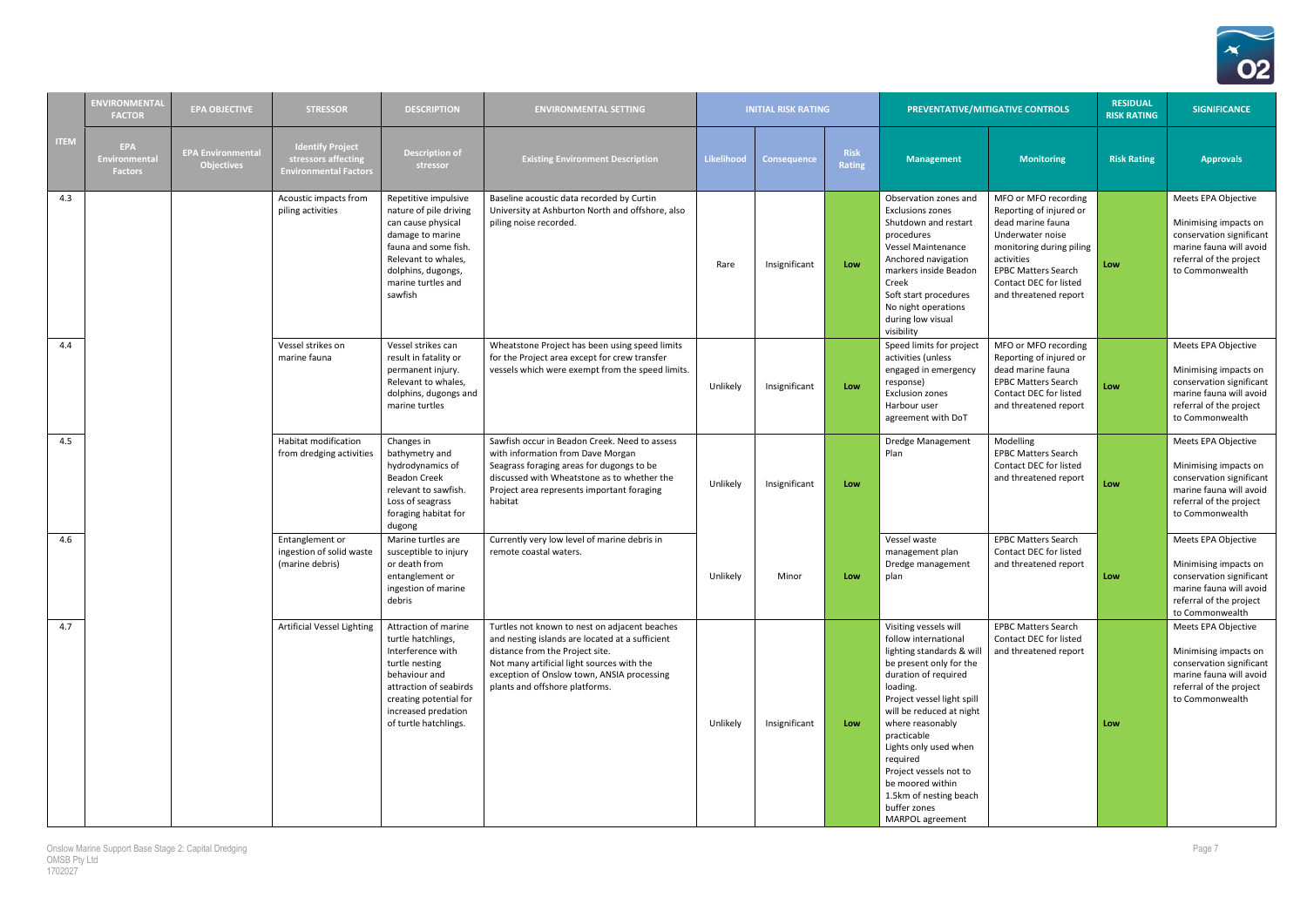

|                    | <b>ENVIRONMENTAL</b><br><b>FACTOR</b>         | <b>EPA OBJECTIVE</b>                                                                                                 | <b>STRESSOR</b>                                                                                           | <b>DESCRIPTION</b>                                                                                                                                                                                                                                                     | <b>ENVIRONMENTAL SETTING</b>                                                                                                                                                                                                                                                                                                                                                                                                                                                                                                                                                                                                                                                                                                                                                                                                                                                                                                                                                                                                                                                                                                                                                                |                   | <b>INITIAL RISK RATING</b> |                              |                                                                                                                                                                                                                                                                           | PREVENTATIVE/MITIGATIVE CONTROLS                                                                                                                                                                                                                                                                    | <b>RESIDUAL</b><br><b>RISK RATING</b> | <b>SIGNIFICANCE</b>                                                                                                                                                                                                                                         |
|--------------------|-----------------------------------------------|----------------------------------------------------------------------------------------------------------------------|-----------------------------------------------------------------------------------------------------------|------------------------------------------------------------------------------------------------------------------------------------------------------------------------------------------------------------------------------------------------------------------------|---------------------------------------------------------------------------------------------------------------------------------------------------------------------------------------------------------------------------------------------------------------------------------------------------------------------------------------------------------------------------------------------------------------------------------------------------------------------------------------------------------------------------------------------------------------------------------------------------------------------------------------------------------------------------------------------------------------------------------------------------------------------------------------------------------------------------------------------------------------------------------------------------------------------------------------------------------------------------------------------------------------------------------------------------------------------------------------------------------------------------------------------------------------------------------------------|-------------------|----------------------------|------------------------------|---------------------------------------------------------------------------------------------------------------------------------------------------------------------------------------------------------------------------------------------------------------------------|-----------------------------------------------------------------------------------------------------------------------------------------------------------------------------------------------------------------------------------------------------------------------------------------------------|---------------------------------------|-------------------------------------------------------------------------------------------------------------------------------------------------------------------------------------------------------------------------------------------------------------|
| <b>ITEM</b>        | <b>EPA</b><br>Environmental<br><b>Factors</b> | <b>EPA Environmental</b><br><b>Objectives</b>                                                                        | <b>Identify Project</b><br>stressors affecting<br><b>Environmental Factors</b>                            | <b>Description of</b><br>stressor                                                                                                                                                                                                                                      | <b>Existing Environment Description</b>                                                                                                                                                                                                                                                                                                                                                                                                                                                                                                                                                                                                                                                                                                                                                                                                                                                                                                                                                                                                                                                                                                                                                     | <b>Likelihood</b> | <b>Consequence</b>         | <b>Risk</b><br><b>Rating</b> | <b>Management</b>                                                                                                                                                                                                                                                         | <b>Monitoring</b>                                                                                                                                                                                                                                                                                   | <b>Risk Rating</b>                    | <b>Approvals</b>                                                                                                                                                                                                                                            |
| 4.8                |                                               |                                                                                                                      | <b>Introduced Marine</b><br>Pests                                                                         | Introduction of new<br>marine species to<br>Beadon Creek Boat<br>Harbour as biofouling<br>on the dredge or<br>visiting supply vessels<br>and/or within ballast<br>water, have the<br>potential to<br>significantly impact<br>marine industries and<br>the environment. | Australia has over 250 introduced marine species,<br>most remain relatively harmless but some have<br>become aggressive pests (Wells et al. 2009).<br>These species have had significant impacts on<br>marine ecosystems and marine industries.<br>Speak with Fred Wells regarding potential for<br>existing marine pests in Beadon Creek.                                                                                                                                                                                                                                                                                                                                                                                                                                                                                                                                                                                                                                                                                                                                                                                                                                                  | Rare              | Major                      | <b>Moderate</b>              | DoT IMP assessment<br>form<br>Ensure all vessels<br>classified as low risk<br>before entering port, or<br>undertake inspection if<br>not.<br>No international vessels<br>during construction.<br>Consult with DoF<br>regarding assessment<br>of IMP risks and<br>actions. | Undertake IMP risk<br>assessment on all<br>vessels coming to port                                                                                                                                                                                                                                   | <b>Moderate</b>                       | Meets EPA Objective                                                                                                                                                                                                                                         |
| <b>THEME: LAND</b> |                                               |                                                                                                                      |                                                                                                           |                                                                                                                                                                                                                                                                        |                                                                                                                                                                                                                                                                                                                                                                                                                                                                                                                                                                                                                                                                                                                                                                                                                                                                                                                                                                                                                                                                                                                                                                                             |                   |                            |                              |                                                                                                                                                                                                                                                                           |                                                                                                                                                                                                                                                                                                     |                                       |                                                                                                                                                                                                                                                             |
| 5.1                | Flora and<br>Vegetation                       | To protect flora and<br>vegetation so that<br>biological diversity<br>and ecological<br>integrity are<br>maintained. | Habitat removal or<br>disturbance from<br>clearing required for<br>the pipeline route or<br>disposal site | Removal, loss or<br>disturbance of large<br>areas of terrestrial<br>flora and vegetation<br>due to creation of the<br>pipeline route or<br>onshore disposal site                                                                                                       | <b>Beadon Creek</b><br>Beard Vegetation Association 676 which is<br>described as succulent steppe samphire Sheppard<br>et al. 2001). Vegetation is described as degraded<br>Structure severely disturbed, regeneration to<br>good condition requires intensive management<br>(Keighery 1994). Given the large proportion of<br>native vegetation remaining in the local and<br>regional context, the hectares under application<br>have not been considered to be a significant<br>remnant.<br>Disposal Area<br>The site contains an area of unvegetated<br>intertidal mudflats bounded to the west by an<br>undulating sandplain. The sandplain contains<br>narrow swales and sandy spurs vegetated with<br>hummock and mixed grasslands of Soft Spinifex<br>(Triodia pungens) and the invasive grass, Buffel<br>Grass (Cenchrus cilaris), with Buffel Grass<br>dominating in most parts with a sparse scattering<br>of shrubs such as Acacia bivenosa and Acacia<br>translucens (ATA, 2000). A total of 67 taxa from<br>47 genera and 21 families, were recorded from<br>the study area.<br>Average plant species richness was 36.2 taxa per<br>quadrat ± 4.9 from a total of four sites. | Almost<br>Certain | Insignificant              | <b>Moderate</b>              | Minimal disturbance<br>outside narrow pipeline<br>route<br>Preference for disposal<br>site on degraded<br>mudflats.<br>Vegetation clearing<br>permit will likely be<br>required<br>Vegetation clearance<br>will only be required<br>within a permitted area               | Preliminary site<br>investigation and<br>literature review.<br>Consider rehabilitation<br>or recovery monitoring.<br>Site photographs.<br>Aerial imagery<br>assessment of the<br>condition of these<br>habitats<br>Contact DER for<br>threatened flora in the<br>area<br><b>EPBC Matters Report</b> | <b>Moderate</b>                       | Minimal disturbance<br>outside narrow pipeline<br>route<br>Preference for disposal<br>site on degraded<br>mudflats.<br>Vegetation clearing<br>permit will likely be<br>required<br>Vegetation clearance<br>will only be required<br>within a permitted area |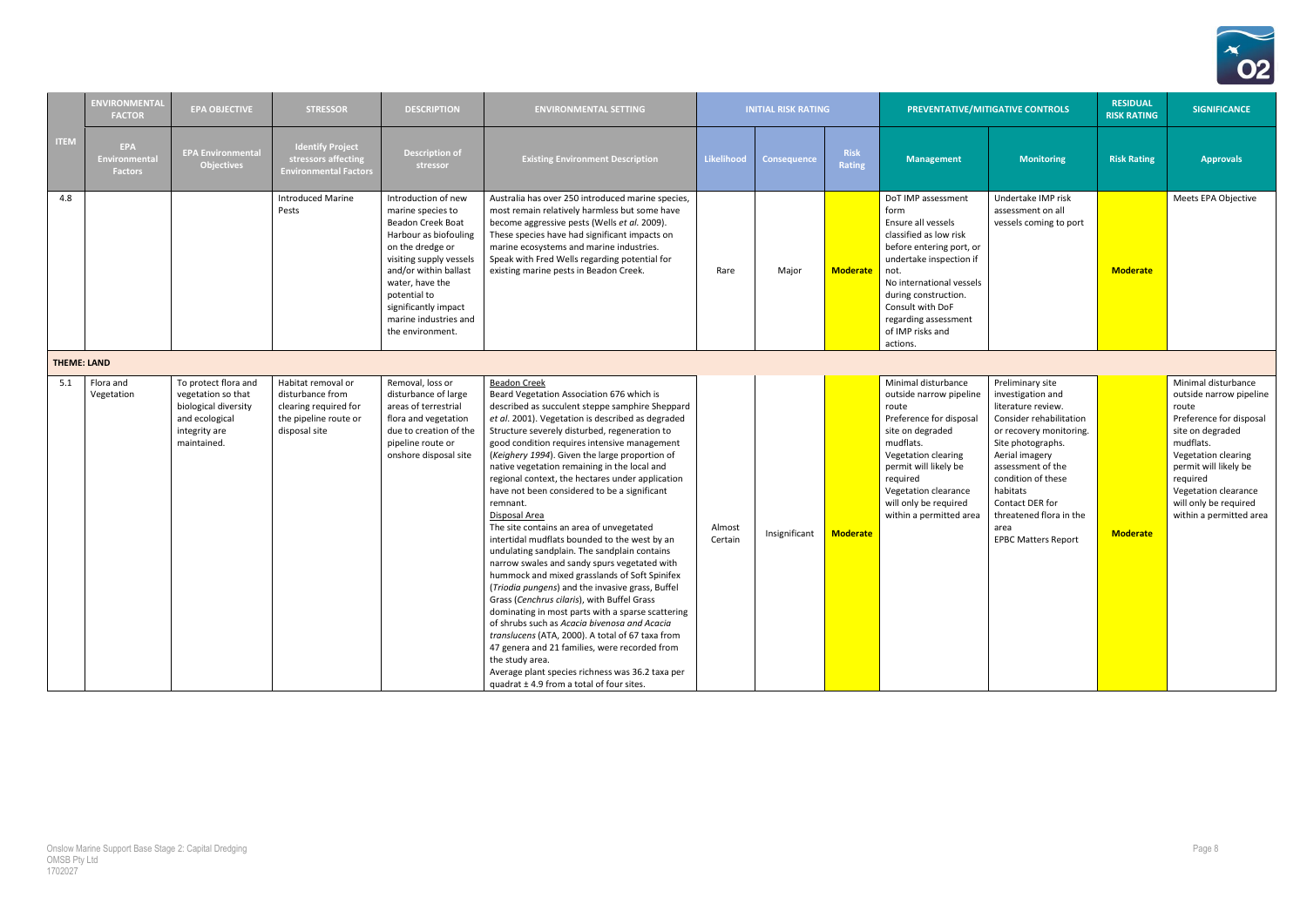

|             | <b>ENVIRONMENTAL</b><br><b>FACTOR</b>         | <b>EPA OBJECTIVE</b>                                                                                                               | <b>STRESSOR</b>                                                                                                                 | <b>DESCRIPTION</b>                                                                                                                                                                                                                                                                                                        | <b>ENVIRONMENTAL SETTING</b>                                                                                                                                                                                                                                                                                                                                                                                                                                                                                                                                                                                                                                                                                                                                                                                                                                                                                                                          |                   | <b>INITIAL RISK RATING</b> |                       |                                  | PREVENTATIVE/MITIGATIVE CONTROLS                               | <b>RESIDUAL</b><br><b>RISK RATING</b> | <b>SIGNIFICANCE</b>                                                       |
|-------------|-----------------------------------------------|------------------------------------------------------------------------------------------------------------------------------------|---------------------------------------------------------------------------------------------------------------------------------|---------------------------------------------------------------------------------------------------------------------------------------------------------------------------------------------------------------------------------------------------------------------------------------------------------------------------|-------------------------------------------------------------------------------------------------------------------------------------------------------------------------------------------------------------------------------------------------------------------------------------------------------------------------------------------------------------------------------------------------------------------------------------------------------------------------------------------------------------------------------------------------------------------------------------------------------------------------------------------------------------------------------------------------------------------------------------------------------------------------------------------------------------------------------------------------------------------------------------------------------------------------------------------------------|-------------------|----------------------------|-----------------------|----------------------------------|----------------------------------------------------------------|---------------------------------------|---------------------------------------------------------------------------|
| <b>ITEM</b> | <b>EPA</b><br>Environmental<br><b>Factors</b> | <b>EPA Environmental</b><br><b>Objectives</b>                                                                                      | <b>Identify Project</b><br>stressors affecting<br><b>Environmental Factors</b>                                                  | <b>Description of</b><br>stressor                                                                                                                                                                                                                                                                                         | <b>Existing Environment Description</b>                                                                                                                                                                                                                                                                                                                                                                                                                                                                                                                                                                                                                                                                                                                                                                                                                                                                                                               | <b>Likelihood</b> | <b>Consequence</b>         | <b>Risk</b><br>Rating | <b>Management</b>                | <b>Monitoring</b>                                              | <b>Risk Rating</b>                    | <b>Approvals</b>                                                          |
| 5.2         |                                               |                                                                                                                                    | Disturbance of<br>conservation significant<br>terrestrial flora                                                                 | Flora and fauna are<br>protected formally<br>and informally by<br>various legislative and<br>non-legislative<br>measures, which are<br>as follows:<br><b>EPBC Act</b><br><b>WC Act</b><br>EP Act<br>DEC Priority lists for<br>flora, fauna and<br>vegetation;<br>DEC Recognition of<br>locally significant<br>populations | Airport Investigation<br>No species listed under the EPBC Act 1999 (Cth),<br>gazetted as Declared Rare Flora under the WC Act<br>1950 (WA), or listed as Priority Flora by the DEC,<br>were recorded in the study area. Six priority<br>species have been previously recorded within<br>40km area of the site therefore priority flora may<br>occur and one species Maireana lobiflora was<br>considered to be of local significance.<br>Three introduced species were recorded in the<br>study area. None of which are listed as<br>Declared Plants under the Agriculture and<br>Related Resources Protection Act 1976 (WA).<br>One vegetation association was mapped in the<br>study area. The vegetation association recorded<br>is not listed as a Threatened Ecological<br>Community under the EPBC Act 1999 (Cth), as an<br>Environmentally Sensitive Areas under the EP Act<br>1986 (WA), or as a Priority Ecological Community<br>by the DER. | Unlikely          | Minor                      | Low                   |                                  | Literature review and<br>desktop investigation                 | Low                                   | Meets EPA Objective<br>DER approval for<br>vegetation clearing<br>permit. |
| 6.1         | Landforms                                     | To maintain the<br>variety and integrity<br>of distinctive physical<br>landforms so that<br>environmental values<br>are protected. | Pipeline route, disposal<br>site and plans for reuse<br>need to be evaluated to<br>determine potential<br>impacts on landforms. | Landforms of the<br>proposed disposal<br>area and proposed<br>industrial reuse areas<br>will inevitably change<br>the landform<br>characteristics.                                                                                                                                                                        | The Project is located within the Carnarvon Basin,<br>and the site is characterised by sediments of<br>Aeolian dominated coastal dunes and beach ridge<br>deposits, minor supratidal and coastal lake<br>deposits, mostly comprised of calcareous sand<br>and calcarenite. The geology of the area also<br>includes Tamala and Bossult Limestones and<br>Aeolian components of Bundera Calcarenite and<br>Exmouth Sandstone (Hooking et al., 1987). Much<br>of the coastal area consists of low-lying salt flat<br>areas with minimal vegetation (ATA, 2000).<br>The vegetation association is predominantly<br>located on sand plains and dunes.<br>Landform and habitat association found<br>throughout the Pilbara                                                                                                                                                                                                                                 | Unlikely          | Minor                      | Low                   | N/A                              | N/A                                                            | Low                                   | Meets EPA Objective                                                       |
| 7.1         | Subterranean<br>Fauna                         | To protect<br>subterranean fauna<br>so that biological<br>diversity and<br>ecological integrity<br>are maintained.                 | N/A for this project                                                                                                            |                                                                                                                                                                                                                                                                                                                           |                                                                                                                                                                                                                                                                                                                                                                                                                                                                                                                                                                                                                                                                                                                                                                                                                                                                                                                                                       |                   |                            |                       |                                  |                                                                |                                       |                                                                           |
| 8.1         | Terrestrial<br>Environmental<br>Quality       | To maintain the<br>quality of land and<br>soils so that<br>environmental values<br>are protected.                                  | Disposal of<br>contaminated<br>sediments                                                                                        | Sediments see Section<br>3.4                                                                                                                                                                                                                                                                                              | Sediments<br>See Section 3.4<br>Terrestrial<br>Red/brown loamy sand on dune systems.<br>Beach sand and spoil disposal area over the<br>beach sand on the coast.<br>Mudflats description                                                                                                                                                                                                                                                                                                                                                                                                                                                                                                                                                                                                                                                                                                                                                               | Rare              | Minor                      | Low                   | <b>Dredge Management</b><br>Plan | N/A                                                            | Low                                   | Meets EPA Objective                                                       |
| 8.2         |                                               |                                                                                                                                    | Disposal of Acid<br>sulphate soils                                                                                              | Sediments see section<br>3.4                                                                                                                                                                                                                                                                                              | Sediments see section 3.4                                                                                                                                                                                                                                                                                                                                                                                                                                                                                                                                                                                                                                                                                                                                                                                                                                                                                                                             | Unlikely          | Moderate                   | <b>Moderate</b>       | ASS Management Plan              | TBA - As required in<br>accordance with ASS<br>Management plan | Low                                   | Meets EPA Objective                                                       |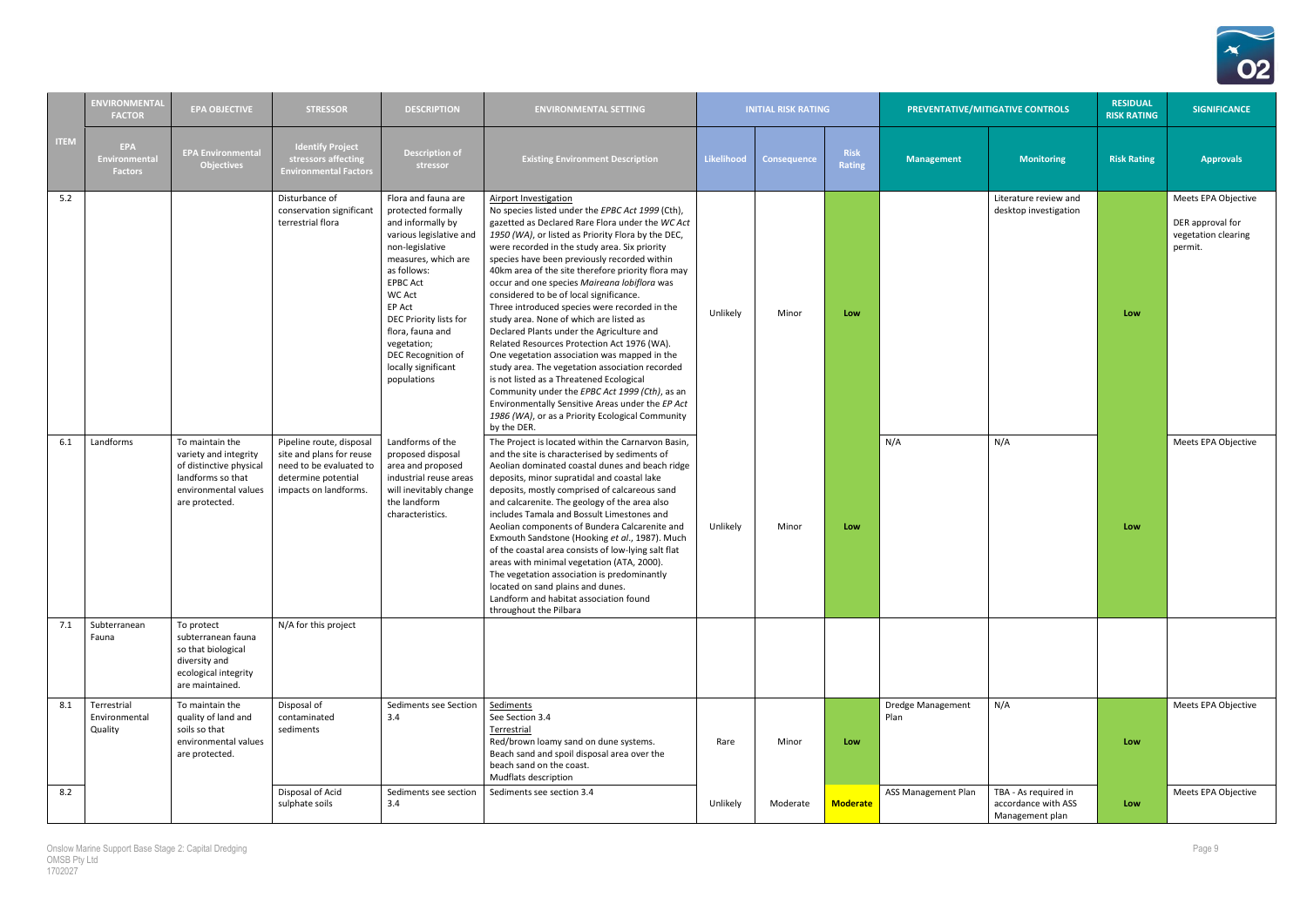

|             | <b>ENVIRONMENTAL</b><br><b>FACTOR</b>         | <b>EPA OBJECTIVE</b>                                                                                              | <b>STRESSOR</b>                                                                     | <b>DESCRIPTION</b>                                                                                                                                                                                                                                                                | <b>ENVIRONMENTAL SETTING</b>                                                                                                                                                                                                                                                                                                                                                                                                                                                                                                                                                                                                                                                                                                                                                                                                                                                      |                   | <b>INITIAL RISK RATING</b> |                       |                                                                                                                      | <b>PREVENTATIVE/MITIGATIVE CONTROLS</b>                                                                                          | <b>RESIDUAL</b><br><b>RISK RATING</b> | <b>SIGNIFICANCE</b>                                                       |
|-------------|-----------------------------------------------|-------------------------------------------------------------------------------------------------------------------|-------------------------------------------------------------------------------------|-----------------------------------------------------------------------------------------------------------------------------------------------------------------------------------------------------------------------------------------------------------------------------------|-----------------------------------------------------------------------------------------------------------------------------------------------------------------------------------------------------------------------------------------------------------------------------------------------------------------------------------------------------------------------------------------------------------------------------------------------------------------------------------------------------------------------------------------------------------------------------------------------------------------------------------------------------------------------------------------------------------------------------------------------------------------------------------------------------------------------------------------------------------------------------------|-------------------|----------------------------|-----------------------|----------------------------------------------------------------------------------------------------------------------|----------------------------------------------------------------------------------------------------------------------------------|---------------------------------------|---------------------------------------------------------------------------|
| <b>ITEM</b> | <b>EPA</b><br>Environmental<br><b>Factors</b> | <b>EPA Environmental</b><br><b>Objectives</b>                                                                     | <b>Identify Project</b><br>stressors affecting<br><b>Environmental Factors</b>      | <b>Description of</b><br>stressor                                                                                                                                                                                                                                                 | <b>Existing Environment Description</b>                                                                                                                                                                                                                                                                                                                                                                                                                                                                                                                                                                                                                                                                                                                                                                                                                                           | <b>Likelihood</b> | Consequence                | <b>Risk</b><br>Rating | <b>Management</b>                                                                                                    | <b>Monitoring</b>                                                                                                                | <b>Risk Rating</b>                    | <b>Approvals</b>                                                          |
| 8.3         |                                               |                                                                                                                   | Disturbance of existing<br>Acid Sulfate Soils at the<br>proposed disposal<br>ground | The location of the<br>disposal site option 2<br>may contain ASS.<br>Disturbance of ASS<br>during earthworks can<br>lead to sulphide<br>oxidation which<br>releases acid and<br>metals and has the<br>potential to cause<br>significant<br>environmental and<br>economic impacts. | ASS risk mapping previously provided by the<br>WAPC now accessed via the Landgate SLIP<br>website indicates that the supra tidal saltmarsh<br>and intertidal mudflats are located in a 'high to<br>moderate' ASS risk area                                                                                                                                                                                                                                                                                                                                                                                                                                                                                                                                                                                                                                                        | Unlikely          | Moderate                   | <b>Moderate</b>       | If the risk of ASS is<br>present, the lower<br>intertidal area will<br>require stabilisation of<br>ASS using lime.   | TBA - As required in<br>accordance with ASS<br>Management plan                                                                   | Low                                   | Meets EPA Objective                                                       |
| 9.1         | <b>Terrestrial Fauna</b>                      | To protect terrestrial<br>fauna so that<br>biological diversity<br>and ecological<br>integrity are<br>maintained. | Removal/smothering of<br>terrestrial vegetation<br>habitat                          | Removal of vegetation<br>for the pipeline route<br>and disposal site will<br>potentially impact<br>terrestrial fauna in the<br>Project area                                                                                                                                       | Simple habitat with little structure or variety.<br>Good quality habitat for reptiles but otherwise<br>relatively few fauna are able to utilise this<br>habitat.<br>Eight of the 13 conservation significant fauna<br>potentially occurring in the study area were<br>considered as 'Possible' inhabitants and two<br>species were considered as 'Likely'. Include<br>Spatial area description.<br>Previous records indicate:<br>5 amphibian species<br>72 reptiles<br>135 bird species (excluding marine & coastal<br>birds)<br>26 mammal species                                                                                                                                                                                                                                                                                                                                | Possible          | Minor                      | <b>Moderate</b>       | Pipeline and positioning<br>of discharge areas                                                                       | Environmental survey<br>for pipeline route to<br>discharge back into<br><b>Beadon Creek</b>                                      | Low                                   | Meets EPA Objective<br>DER approval for<br>vegetation clearing<br>permit. |
| 9.2         |                                               |                                                                                                                   | Disturbance of<br>conservation significant<br>terrestrial fauna                     |                                                                                                                                                                                                                                                                                   | 13 conservation significant species previously<br>recorded from within the study area:<br>Peregrine Falcon (Falco peregrinus), Western Star<br>Finch, nine migratory birds, the Long-tailed<br>Dunnart (Sminthopsis longicaudata) and Short-<br>tailed Mouse (Leggadina lakedownensis).<br>Eight of the 13 species are listed as 'Possible' to<br>occur within the study area. A further two species<br>were considered as 'Likely' to occur; one<br>migratory bird was noted as 'Present' (with<br>current project records), and two species<br>(Peregrine Falcon Falco peregrinus and Long-<br>tailed Dunnart Sminthopsis longicaudata) were<br>considered as 'Unlikely' to occur within the study<br>area. Several of the 'Possible' birds are migrant<br>birds, and the only mammal 'likely' to occur is the<br>Short-tailed Mouse which has been recorded in<br>Onslow town. | Unlikely          | Major                      | <b>Moderate</b>       | Seek advice how to<br>manage impacts on<br>conservation significant<br>fauna when<br>constructing a disposal<br>site | Desktop review<br>Contact DER for list of<br>threatened Fauna in the<br>area<br><b>EPBC Matters Report</b><br>Site investigation | Low                                   | Meets EPA Objective<br>DER approval for<br>vegetation clearing<br>permit. |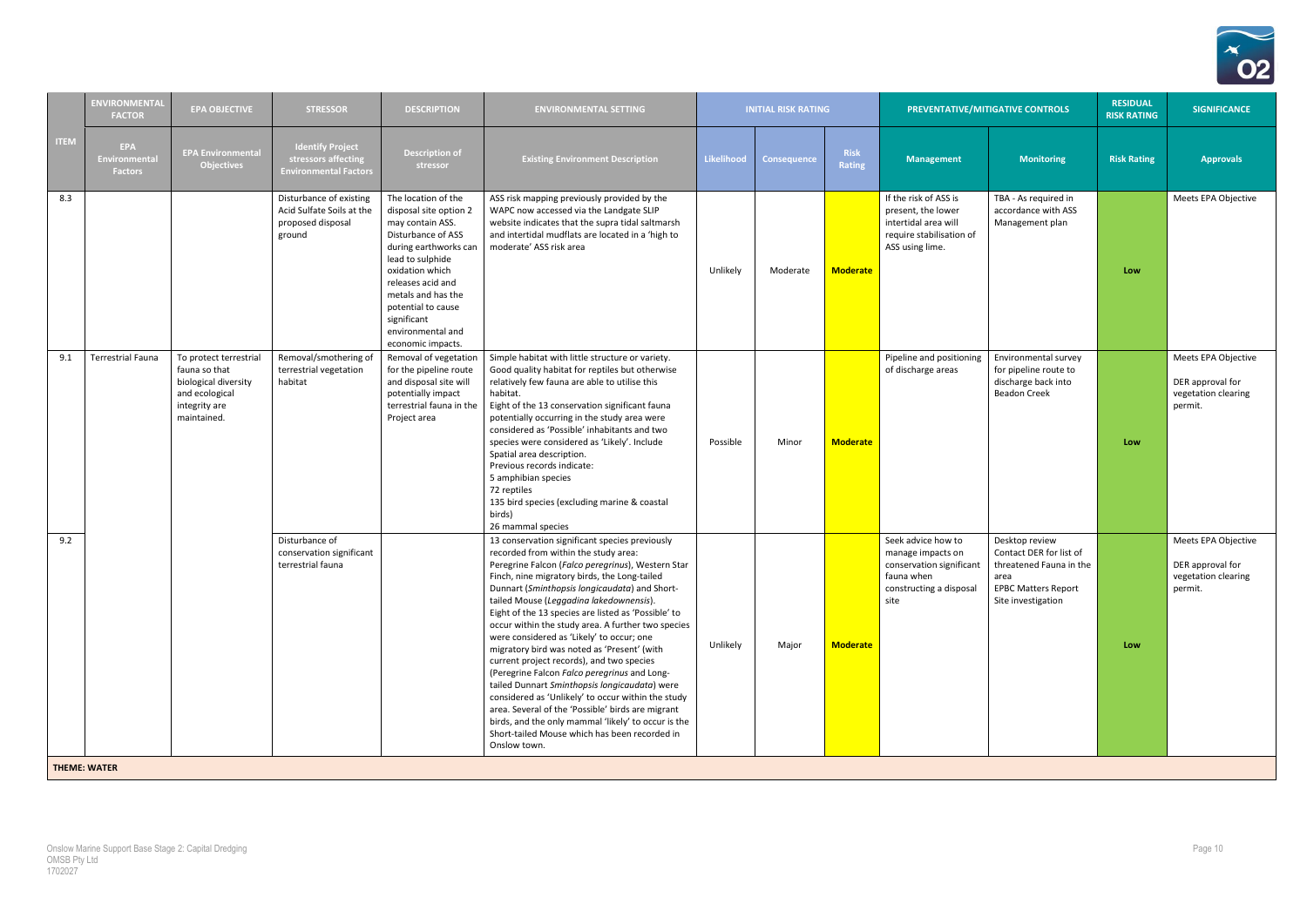

|                   | <b>ENVIRONMENTAL</b><br><b>FACTOR</b>            | <b>EPA OBJECTIVE</b>                                                                                                                                                               | <b>STRESSOR</b>                                                                               | <b>DESCRIPTION</b>                                                                                                                                                                                                | <b>ENVIRONMENTAL SETTING</b>                                                                                                                                                                                                                                                                                                                                                                                                                                                                                                                                                                                                                                                                                           |                   | <b>INITIAL RISK RATING</b> |                              |                                                                                                                                                               | PREVENTATIVE/MITIGATIVE CONTROLS                                                                       | <b>RESIDUAL</b><br><b>RISK RATING</b> | <b>SIGNIFICANCE</b>                                              |
|-------------------|--------------------------------------------------|------------------------------------------------------------------------------------------------------------------------------------------------------------------------------------|-----------------------------------------------------------------------------------------------|-------------------------------------------------------------------------------------------------------------------------------------------------------------------------------------------------------------------|------------------------------------------------------------------------------------------------------------------------------------------------------------------------------------------------------------------------------------------------------------------------------------------------------------------------------------------------------------------------------------------------------------------------------------------------------------------------------------------------------------------------------------------------------------------------------------------------------------------------------------------------------------------------------------------------------------------------|-------------------|----------------------------|------------------------------|---------------------------------------------------------------------------------------------------------------------------------------------------------------|--------------------------------------------------------------------------------------------------------|---------------------------------------|------------------------------------------------------------------|
| <b>ITEM</b>       | <b>EPA</b><br>Environmental<br><b>Factors</b>    | <b>EPA Environmental</b><br><b>Objectives</b>                                                                                                                                      | <b>Identify Project</b><br>stressors affecting<br><b>Environmental Factors</b>                | <b>Description of</b><br>stressor                                                                                                                                                                                 | <b>Existing Environment Description</b>                                                                                                                                                                                                                                                                                                                                                                                                                                                                                                                                                                                                                                                                                | <b>Likelihood</b> | <b>Consequence</b>         | <b>Risk</b><br><b>Rating</b> | <b>Management</b>                                                                                                                                             | <b>Monitoring</b>                                                                                      | <b>Risk Rating</b>                    | <b>Approvals</b>                                                 |
| 10.1              | Hydrological<br>Processes                        | To maintain the<br>hydrological regimes<br>of groundwater and<br>surface water so that<br>existing and potential<br>uses, including<br>ecosystem<br>maintenance, are<br>protected. | Altered surface water<br>runoff patterns                                                      | Disposal site and<br>proposed reuse areas<br>may modify land<br>runoff into Beadon<br>Creek, threatening<br>identified upper and<br>supratidal ecosystems<br>(samphires, algal mat<br>and mangroves).             | Two disposal sites are proposed at the back of<br>the secondary dune systems which drain into a<br>southern tributary of Beadon Creek. The<br>catchment of Beadon Creek has already been<br>significantly modified by the Onslow Salt Ponds.<br>During times of heavy rains and large tidal cycles,<br>the tidal flats can be subjected to inundation. The<br>southern tributaries of Beadon Creek are the<br>outlets of tidal surges that frequently inundate<br>the intertidal flats (ATA, 2000).<br>Management of the water cycle may be very<br>complex involving a variety of factors that need<br>to be taken into consideration such as rainfall,<br>evapo-transpiration and overland and<br>groundwater flows. | Rare              | Minor                      | <b>Moderate</b>              | Design of disposal<br>location will consider<br>dewatering flow back<br>into Beadon Creek and<br>overflow situations<br>under tropical cyclone<br>conditions. | Surface water<br>investigation from the<br>disposal site should be<br>undertaken<br>Aerial photography | Low                                   | Meets EPA Objective<br>DoW approval for bed<br>and banks permit. |
| 11.1              | <b>Inland Waters</b><br>Environmental<br>Quality | To maintain the<br>quality of<br>groundwater and<br>surface water,<br>sediment and biota so<br>that the<br>environmental values,<br>both ecological and<br>social, are protected.  | N/A for this project                                                                          |                                                                                                                                                                                                                   |                                                                                                                                                                                                                                                                                                                                                                                                                                                                                                                                                                                                                                                                                                                        |                   |                            |                              |                                                                                                                                                               |                                                                                                        |                                       |                                                                  |
| <b>THEME: AIR</b> |                                                  |                                                                                                                                                                                    |                                                                                               |                                                                                                                                                                                                                   |                                                                                                                                                                                                                                                                                                                                                                                                                                                                                                                                                                                                                                                                                                                        |                   |                            |                              |                                                                                                                                                               |                                                                                                        |                                       |                                                                  |
| 12.1              | Air Quality                                      | To maintain air<br>quality for the<br>protection of the<br>environment and<br>human health and<br>amenity.                                                                         | Dust generation from<br>stockpiles                                                            | Failure to implement<br>effective dust<br>suppression can result<br>in detrimental<br>environmental impact<br>and poor air quality                                                                                | Measures should be taken to ensure dust<br>emissions are as low as possible during the<br>dredging and disposal of sediment.                                                                                                                                                                                                                                                                                                                                                                                                                                                                                                                                                                                           | Possible          | Minor                      | <b>Moderate</b>              | Stockpiles will be<br>sprayed with a dust<br>suppressant if dust<br>emissions become<br>evident                                                               | Visual daily monitoring<br>of dust from stockpiles                                                     | Low                                   | Meets EPA Objective                                              |
|                   | <b>THEME: PEOPLE</b>                             |                                                                                                                                                                                    |                                                                                               |                                                                                                                                                                                                                   |                                                                                                                                                                                                                                                                                                                                                                                                                                                                                                                                                                                                                                                                                                                        |                   |                            |                              |                                                                                                                                                               |                                                                                                        |                                       |                                                                  |
| 13.1              | Social<br>Surroundings                           | To protect social<br>surroundings from<br>significant harm.                                                                                                                        | Pipeline route restricts<br>public access to beach,<br>roads and other<br>recreational areas. | The HDPE dredge<br>discharge pipe crosses<br>roads and areas<br>accessed by the<br>public. Unless pipe is<br>buried through all<br>access areas there is<br>potential to restrict<br>access with the<br>pipeline. | The pipe route will extend from the beach, along<br>the training wall access track, across Beadon<br>Creek Road and over the light industrial area<br>hardstand and over the back of the dune out to<br>the airport (depending on disposal option<br>selected).<br>Access restriction points occur on the beach,<br>across the training wall access road, across<br>Beadon Creek Rd, over the laydown yard and<br>across dirt access tracks over the back of the<br>dune.                                                                                                                                                                                                                                              | Unlikely          | Minor                      | Low                          | All public access areas<br>to be buried                                                                                                                       | Public access areas to<br>be assessed                                                                  | Low                                   | Meets EPA Objective                                              |
| 13.2              |                                                  |                                                                                                                                                                                    | Dredge plume turbidity<br>and sedimentation                                                   | Negative public<br>perception of<br>dredging activity due<br>to turbidity plumes<br>generated                                                                                                                     | Beadon Creek and the adjacent coastal waters<br>are naturally turbid due to strong tidal currents<br>within the creek and resuspension of fines from<br>minimal wave/wind action in coastal waters. This<br>can be particularly turbid following cyclonic or<br>tropical low storm events                                                                                                                                                                                                                                                                                                                                                                                                                              | Unlikely          | Minor                      | Low                          | Signage<br>Public Notices and<br>updates<br>No concerns from<br>Phase 1<br>Working closely with<br>DoT/Shire                                                  | Aesthetic water quality<br>monitoring (unlikely to<br>be required)                                     | Low                                   | Meets EPA Objective                                              |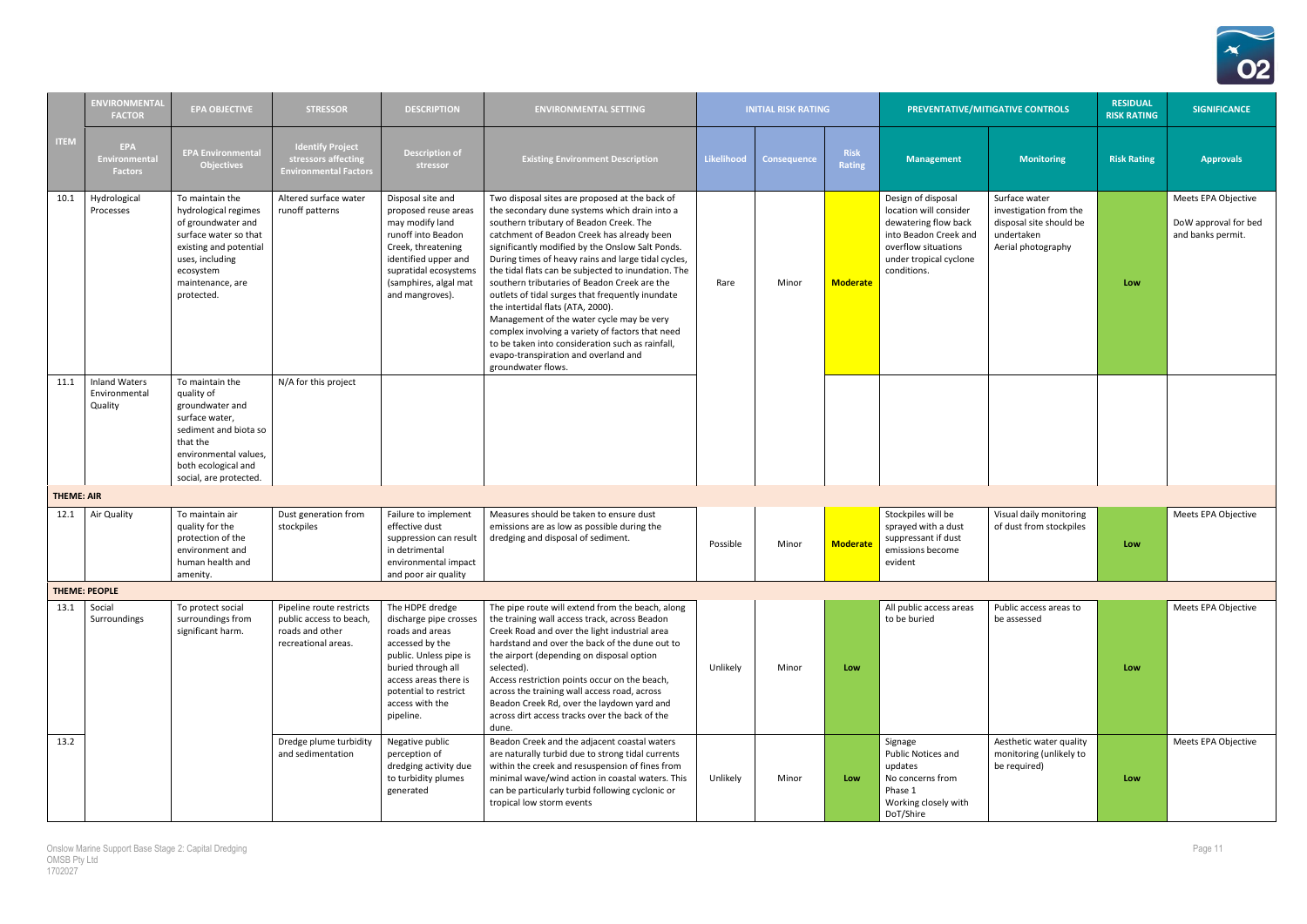

|             | <b>ENVIRONMENTA</b> I<br><b>FACTOR</b>              | <b>EPA OBJECTIVE</b>                          | <b>STRESSOR</b>                                                                        | <b>DESCRIPTION</b>                                                                                                                                                                                                                        | <b>ENVIRONMENTAL SETTING</b>                                                                                                                                                                                                                                                                                                                                                                                                                                                                                                                                                                                                                                                                                                                                                                                                                                                                                                                                                                                                                                                              |                   | <b>INITIAL RISK RATING</b> |                       |                                                                                                                                                                                                                                     | PREVENTATIVE/MITIGATIVE CONTROLS                                                                                                                                                                                                                                                                                                                                                        | <b>RESIDUAL</b><br><b>RISK RATING</b> | <b>SIGNIFICANCE</b>                                                                                                                    |
|-------------|-----------------------------------------------------|-----------------------------------------------|----------------------------------------------------------------------------------------|-------------------------------------------------------------------------------------------------------------------------------------------------------------------------------------------------------------------------------------------|-------------------------------------------------------------------------------------------------------------------------------------------------------------------------------------------------------------------------------------------------------------------------------------------------------------------------------------------------------------------------------------------------------------------------------------------------------------------------------------------------------------------------------------------------------------------------------------------------------------------------------------------------------------------------------------------------------------------------------------------------------------------------------------------------------------------------------------------------------------------------------------------------------------------------------------------------------------------------------------------------------------------------------------------------------------------------------------------|-------------------|----------------------------|-----------------------|-------------------------------------------------------------------------------------------------------------------------------------------------------------------------------------------------------------------------------------|-----------------------------------------------------------------------------------------------------------------------------------------------------------------------------------------------------------------------------------------------------------------------------------------------------------------------------------------------------------------------------------------|---------------------------------------|----------------------------------------------------------------------------------------------------------------------------------------|
| <b>ITEM</b> | <b>EPA</b><br><b>Environmenta</b><br><b>Factors</b> | <b>EPA Environmental</b><br><b>Objectives</b> | <b>Identify Project</b><br>stressors affecting<br><b>Environmental Factors</b>         | <b>Description of</b><br>stressor                                                                                                                                                                                                         | <b>Existing Environment Description</b>                                                                                                                                                                                                                                                                                                                                                                                                                                                                                                                                                                                                                                                                                                                                                                                                                                                                                                                                                                                                                                                   | <b>Likelihood</b> | <b>Consequence</b>         | <b>Risk</b><br>Rating | <b>Management</b>                                                                                                                                                                                                                   | <b>Monitoring</b>                                                                                                                                                                                                                                                                                                                                                                       | <b>Risk Rating</b>                    | <b>Approvals</b>                                                                                                                       |
| 13.3        |                                                     |                                               | Disposal site<br>management                                                            | Poor planning results<br>in pond wall failure,<br>overflow and or<br>insufficient<br>consultation to<br>interfere with<br>requirements of the<br>airport or light<br>industrial activities<br>(depending on<br>disposal area<br>selected) | Two disposal sites are proposed at the back of<br>the secondary dune system to extend the light<br>industrial area or out at the airport.<br>The airport is restricted by air-traffic international<br>guidelines which need to be understood and can<br>be busy during flight landing and departure times.<br>Some residents live in the light industrial zone at<br>their business.                                                                                                                                                                                                                                                                                                                                                                                                                                                                                                                                                                                                                                                                                                     | Unlikely          | Minor                      | Low                   | Stakeholder<br>consultation<br>Thorough engineering<br>planning and<br>assessment<br>Cyclone management<br>assessment                                                                                                               | Register of complaints<br>and resolutions                                                                                                                                                                                                                                                                                                                                               | Low                                   | Meets EPA Objective                                                                                                                    |
| 13.4        |                                                     |                                               | Restrict public vessel<br>access and other<br>commercial use of<br><b>Beadon Creek</b> | Large supply ships<br>interfere with public<br>and other commercia<br>access to Beadon<br>Creek and other<br>maritime facilities                                                                                                          | Numerous commercial wharves (TAMS,<br>Bhagwhan, Chevron) which are regularly utilised<br>and public access fuelling facility and boat ramp<br>used by locals and tourism                                                                                                                                                                                                                                                                                                                                                                                                                                                                                                                                                                                                                                                                                                                                                                                                                                                                                                                  | Unlikely          | Minor                      | Low                   | Planning with DoT<br>Information handbook<br>Stakeholder<br>consultation<br>Redo signage<br>community education                                                                                                                     | Vessel logs<br>Reporting to the Port of<br><b>Onslow Port Captain</b>                                                                                                                                                                                                                                                                                                                   | Low                                   | Meets EPA Objective                                                                                                                    |
| 13.5        |                                                     |                                               | Noise from wharf<br>facility and vessels                                               | Vessel noise from<br>supply vessels<br>approaching and<br>departing the<br>maritime facility and<br>noise from wharf<br>activities may bother<br>local residents,<br>particularly during<br>night time                                    | Vessels entering and departing Beadon Creek<br>may occur over 24-hour period.<br>Wharf operations expected during daylight hours<br>only.                                                                                                                                                                                                                                                                                                                                                                                                                                                                                                                                                                                                                                                                                                                                                                                                                                                                                                                                                 | Unlikely          | Minor                      | Low                   | Avoid night time<br>docking operations<br>Stakeholder<br>consultation with Shire<br>and community                                                                                                                                   | Vessel records                                                                                                                                                                                                                                                                                                                                                                          | Low                                   | Meets EPA Objective                                                                                                                    |
| 13.6        |                                                     |                                               | Disturbance of a<br>significant aboriginal<br>heritage site                            | The pipeline route<br>and disposal site<br>occur on aboriginal<br>archaeological sites<br>resulting in<br>inadvertent impacts<br>without consultation<br>with the Buurabalayji<br>Thalandji Association<br>Inc.                           | Two ethnographic and archaeological surveys<br>have been undertaken:<br><b>Beadon Creek</b><br>No ethnographic or archaeological aboriginal<br>heritage sites or artefacts were reported in the<br>land portion of the Department of Transport's<br>project area. However, certain cultural protocols<br>are requested prior to dredging commencing in<br>order to ensure that proper respect is shown to<br>the Warnamankura (mythological water serpent).<br>Disposal Site<br>A search on the aboriginal sites register identified<br>two previously registered sites and an additional<br>site was identified during the survey in the<br>immediate vicinity of the Onslow airport. Site<br>6617 is outside the proposed project area,<br>although Archaeological Site Onslow Airport 01<br>and existing site DIA 6620 (Jinta 2) are<br>recommended to be avoided entirely during all<br>future works. Should the site be required to be<br>disturbed, Section 18 Application to the Minister<br>of Indigenous Affairs is recommended and no<br>new access tracks should be permitted. | Rare              | Major                      | <b>Moderate</b>       | Stakeholder<br>consultation with the<br>Buurabalayji Thalandji<br>Association Inc.<br>Consultation with the<br>Shire of Ashburton to<br>determine<br>responsibilities under<br>intention to dispose<br>and develop airport<br>land. | Additional ethnographic<br>and archaeological<br>survey between airport<br>and light industrial<br>area/ disposal option 1<br>area required.<br>Salvage work upon an<br>aboriginal site<br>(including full recording<br>and artefact recovery)<br>may be required, in<br>consultation with the<br>Buurabalayji Thalandji<br>Association Inc, if<br>intended to develop<br>over the site | Low                                   | Meets EPA Objective<br>Possible Section 18<br>Application to the<br>Minister of Indigenous<br>Affairs depending on<br>disposal option. |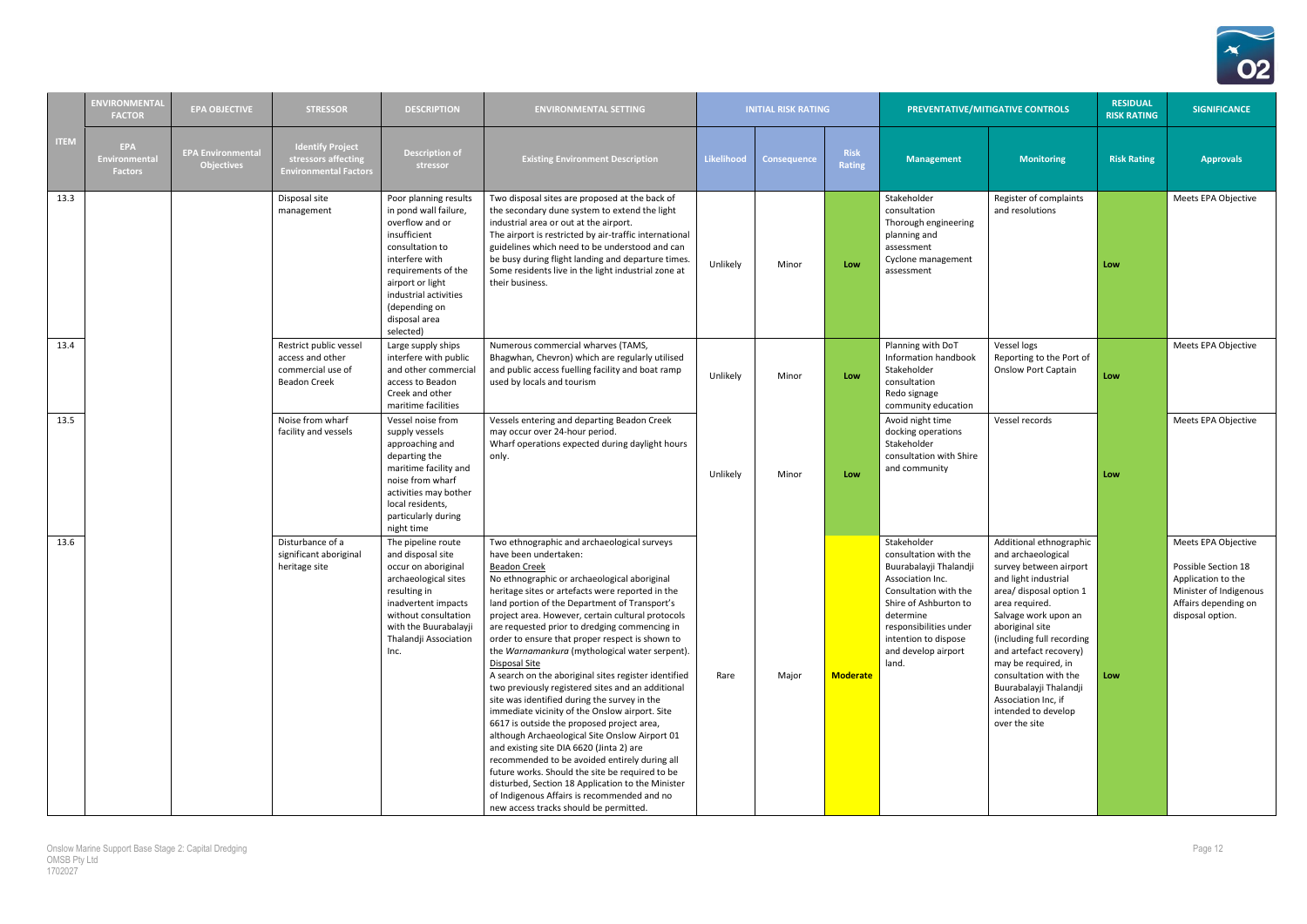

# **A.4 ENVID OUTCOMES**

The ENVID identified a total of 38 project specific stressors which have the potential to compromise the EPA's objectives. Of these, 13 stressors were evaluated as posing a 'moderate' (or greater) risk (Table A-2), whilst the remaining 25 stressors were considered to pose a 'low' risk.

Stressors evaluated as posing 'low' risk, were not considered to warrant referral to the EPA, as the activities were unlikely to result in significant environmental impacts or effects. Typically, these 'low' risk stressors included those that did not require specific management, mitigation or monitoring, or can be effectively managed through typical best practice management (e.g. MARPOL Regulations for offshore waste disposal) of the proposed construction and operational activities.

Stressors evaluated as posing a 'moderate' (or greater) risk are identified in Table A-2. Identification of these stressors was used to identify those activities which were considered to warrant referral to the EPA as they have the potential to result in significant environmental impacts or effects. Typically, these stressors also included a requirement for further investigations, baseline assessment and/or specific management and monitoring actions to be applied during the project construction and/or operational phases.

| Table A-2             | Summary of project specific stressors evaluated as posing a residual 'moderate' risk on impacting on the EPA's |
|-----------------------|----------------------------------------------------------------------------------------------------------------|
| environmental factors |                                                                                                                |

| <b>Environmental Factor</b>                   | <b>Project Specific Stressors</b>                                             | <b>Risk</b> |
|-----------------------------------------------|-------------------------------------------------------------------------------|-------------|
| <b>Benthic Communities</b><br>& Habitat (BCH) | Direct removal of subtidal BCH from Channel Dredging                          | Moderate    |
|                                               | Indirect impact on subtidal BCH from turbidity and sedimentation              | Moderate    |
|                                               | Indirect impact on intertidal BCH from dewatering                             | Moderate    |
|                                               | Changes to hydrodynamics causes indirect modification of intertidal BCH       | Moderate    |
| <b>Coastal Processes</b>                      | Changes to coastal and creek bank morphology as a result of deepening channel | Moderate    |
|                                               | Sedimentation of the channel                                                  | Moderate    |
| Marine<br>Environmental<br>Quality            | Dredging and disposal of contaminated sediments                               | Moderate    |
|                                               | Changes to the physico-chemical properties of the water column                | Moderate    |
|                                               | Changes to the physico-chemical properties of the intertidal zone             | Moderate    |
|                                               | Acid sulfate soils                                                            | Moderate    |
| Marine Fauna                                  | Entrainment of protected fauna during dredging                                | Moderate    |
|                                               | <b>Introduced Marine Pests</b>                                                | Moderate    |
| Flora and Vegetation                          | Vegetation removal or disturbance for the pipeline route and/or disposal site | Moderate    |

#### **Disclaimer**

The ENVID risk assessment outcomes do not necessarily represent the final list of project specific stressors, nor do they define the final proposed management and monitoring to be undertaken in order to manage potential environmental impacts. Rather the ENVID outcomes represents an early identification of the potential environmental risks and possible management and monitoring actions. This information was subsequently used to assist in the preparation of the environmental referral of the Proposal to the EPA.